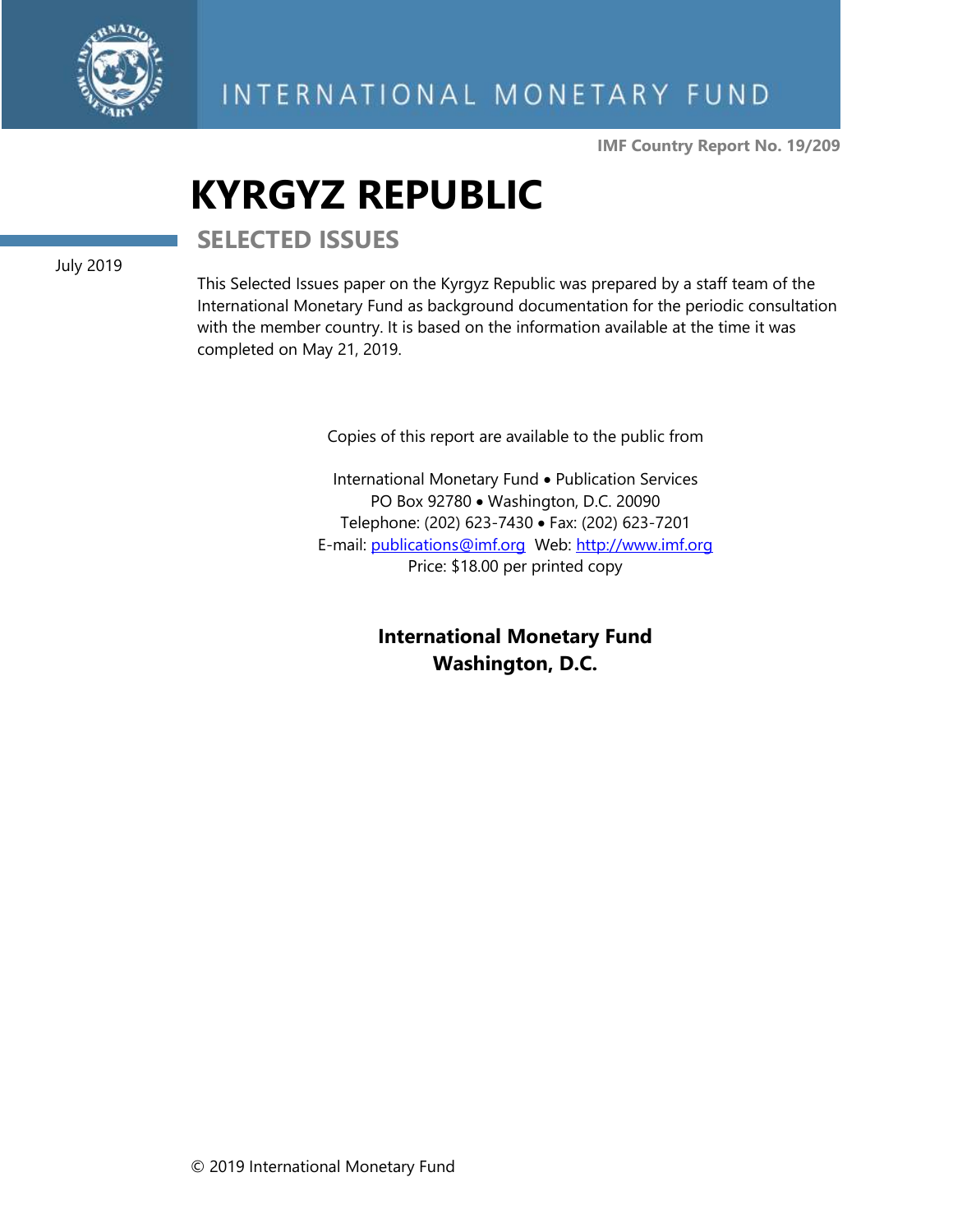

INTERNATIONAL MONETARY FUND

# **KYRGYZ REPUBLIC**

**SELECTED ISSUES**

May 21, 2019

Approved By **Middle East and Central Asia Department**

Prepared by Iulia Ruxandra Teodoru, Wei Shi and Christian Josz with research assistance of Jimmy Hatem (all MCD). Mr. Rigat and Ms. Gedrimaite (both MCD) helped prepare the report.

### **CONTENTS**

### **CONSTRAINTS TO PRIVATE INVESTMENT AND ECONOMIC GROWTH IN THE**

| <b>KYRGYZ REPUBLIC</b>                                      |  |
|-------------------------------------------------------------|--|
| A. Background                                               |  |
| B. Growth Diagnostic Methodology _                          |  |
| C. Private Sector Growth Constraints in the Kyrgyz Republic |  |

### **FIGURES**

| 2. Decision Tree of Growth Diagnostic Methodology ______________________________6       |  |
|-----------------------------------------------------------------------------------------|--|
|                                                                                         |  |
|                                                                                         |  |
|                                                                                         |  |
| $\sim$ 12                                                                               |  |
|                                                                                         |  |
| <b>KYRGYZ REPUBLIC: UNLEASHING THE POTENTIAL OF THE ELECTRICITY SECTOR 15</b>           |  |
| A. Overview and Potential Economic Benefit of Electricity Sector Reforms_____________15 |  |
|                                                                                         |  |
|                                                                                         |  |
|                                                                                         |  |

### **BOX**

| International Experiences on Reforming Electricity Subsidies |  |  |  |  |  |
|--------------------------------------------------------------|--|--|--|--|--|
|--------------------------------------------------------------|--|--|--|--|--|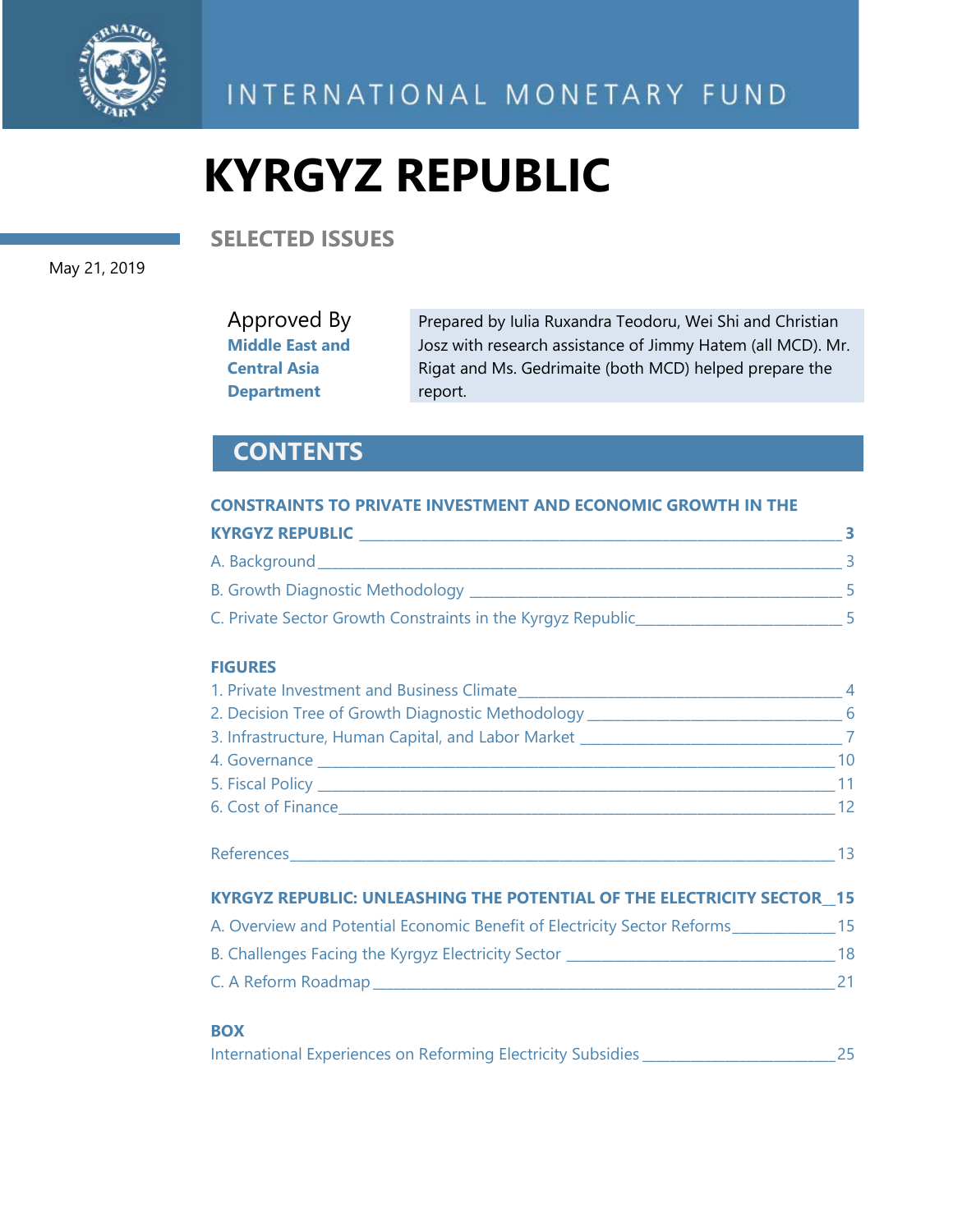### **FIGURES**

| 1. Kyrgyz Republic: Electricity Sector Performance                          | 17 |
|-----------------------------------------------------------------------------|----|
| 2. Impact of Individual Electricity Sector Indicators on Per Capita GDP     | 19 |
| 3. Kyrgyz Republic: Electricity Sector Indicators_                          | 22 |
| <b>TABLES</b>                                                               |    |
| 1. Impact of Electricity Sector Development on Per Capita GDP               | 19 |
| 2. Kyrgyz Republic: Cost of Services versus Revenue by Customer Class, 2017 | 20 |
| <b>APPENDICES</b>                                                           |    |
| I. Construction of Electricity Sector Index                                 | 28 |
| II. List of Countries Used in Empirical Analysis __                         | 30 |
| References                                                                  |    |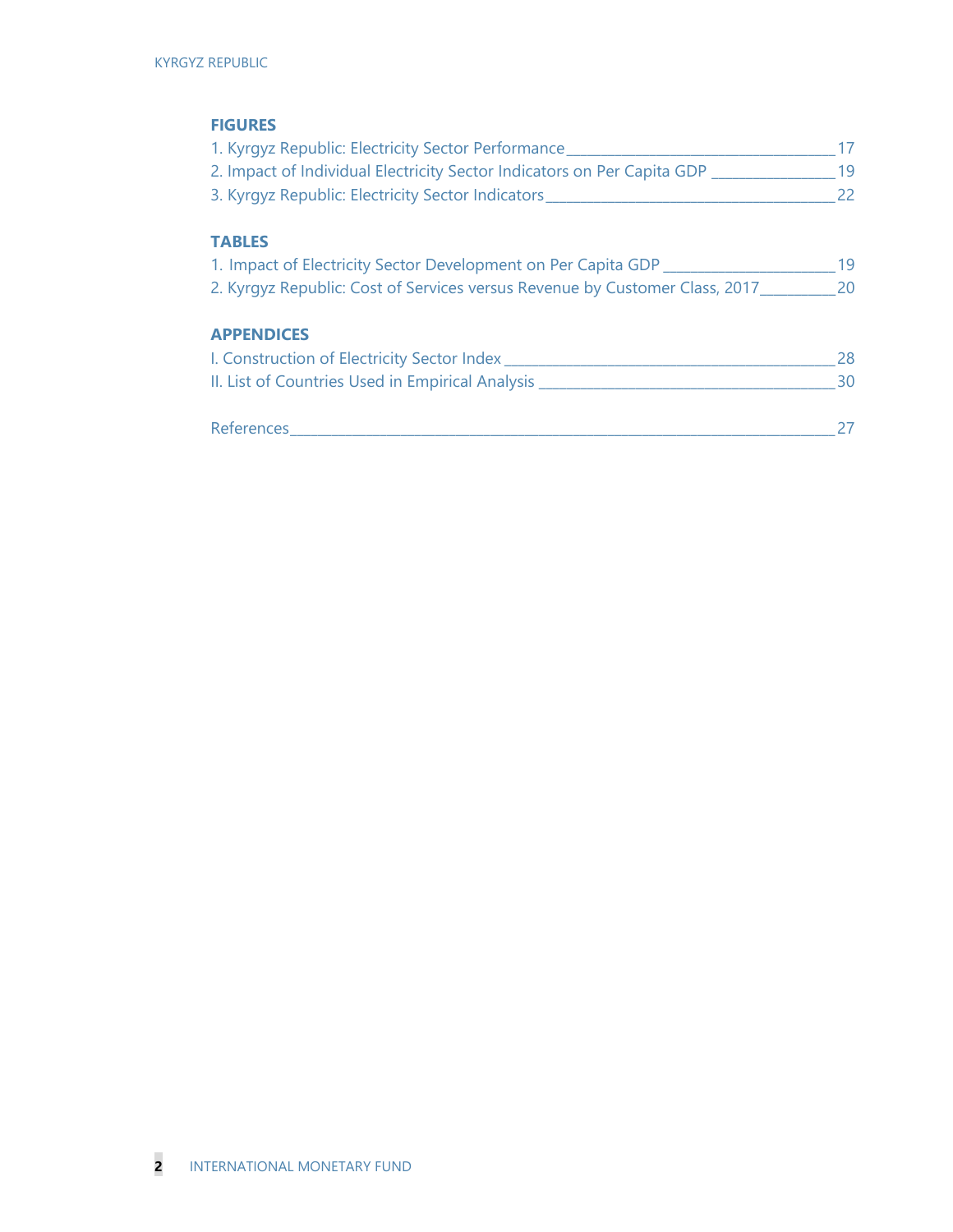## **CONSTRAINTS TO PRIVATE INVESTMENT AND ECONOMIC GROWTH IN THE KYRGYZ REPUBLIC**[1](#page-3-0)

*This paper identifies constraints to economic growth in the Kyrgyz Republic, using the Hausmann-Velasco-Rodrik diagnostic approach[2](#page-3-1) . It finds that large infrastructure gaps, weak governance and rule of law, and high cost of finance appear to be the most binding constraints to private investment and growth. Additional critical factors are the quality of education and onerous regulations*.

### **A. Background**

1. **Private investment has been relatively low and the growth performance subpar, resulting in lower improvement in living standards than in peer countries** (Figure 1)**.** The Kyrgyz Republic has experienced economic transformation over the last two decades, as the economy has integrated regionally and with the rest of the world, and there is strong entrepreneurial spirit. There are numerous examples of successful "conglomerates" of micro and small companies in trade, textiles, services, tourism, construction and food production, which in aggregate would constitute medium to large players. While such micro and small companies are easy to set up, they remain informal and small to avoid onerous regulations and minimize interactions with the tax authorities. New formal business entry is a major challenge (especially to open a small formal business or to turn an informal micro/small business into a formal business to grow further, while opening an informal business is relatively easy), and private investment—at about 9 percent of GDP in 2015-17—is much lower in the Kyrgyz Republic compared to its peers in the Caucasus and Central Asia (CCA) or Emerging Market Developing Economies (EMDEs). While private investment ratios in the Kyrgyz Republic were only slightly below those in the CCA oil importers and EMDEs in 2000-10, they are now about half of those in EMDEs. Growth has averaged 4 percent over the last two decades, compared to 6.5 percent in other CCA countries and 5.3 percent in EMDEs. Income per capita has increased less than in comparator countries over the last two decades, and the income gap with emerging market countries has been increasing. At the forecast growth (3.8 percent on average over 2020-23), it would take 23 years for the Kyrgyz Republic (\$1,268 GDP per capita) to reach middleincome GDP per capita levels (\$2,370). With higher growth (4.8 percent) fueled by reforms to address growth constraints, the income gap would be 5 years shorter.

2. **To understand why, the paper proceeds as follows.** The next section lays out the methodology for growth diagnostic developed by Hausmann, Velasco, and Rodrik (2005). The last section uses it to identify the most binding constraints in the Kyrgyz Republic.

<span id="page-3-0"></span><sup>&</sup>lt;sup>1</sup> Prepared by Iulia Ruxandra Teodoru, with research assistance of Jimmy Hatem.

<span id="page-3-1"></span><sup>2</sup> Hausmann, Ricardo, Dani Rodrik, and Andrés Velasco, *Growth Diagnostics,* John F. Kennedy School of Government, Harvard University (Cambridge, Massachusetts), 2005.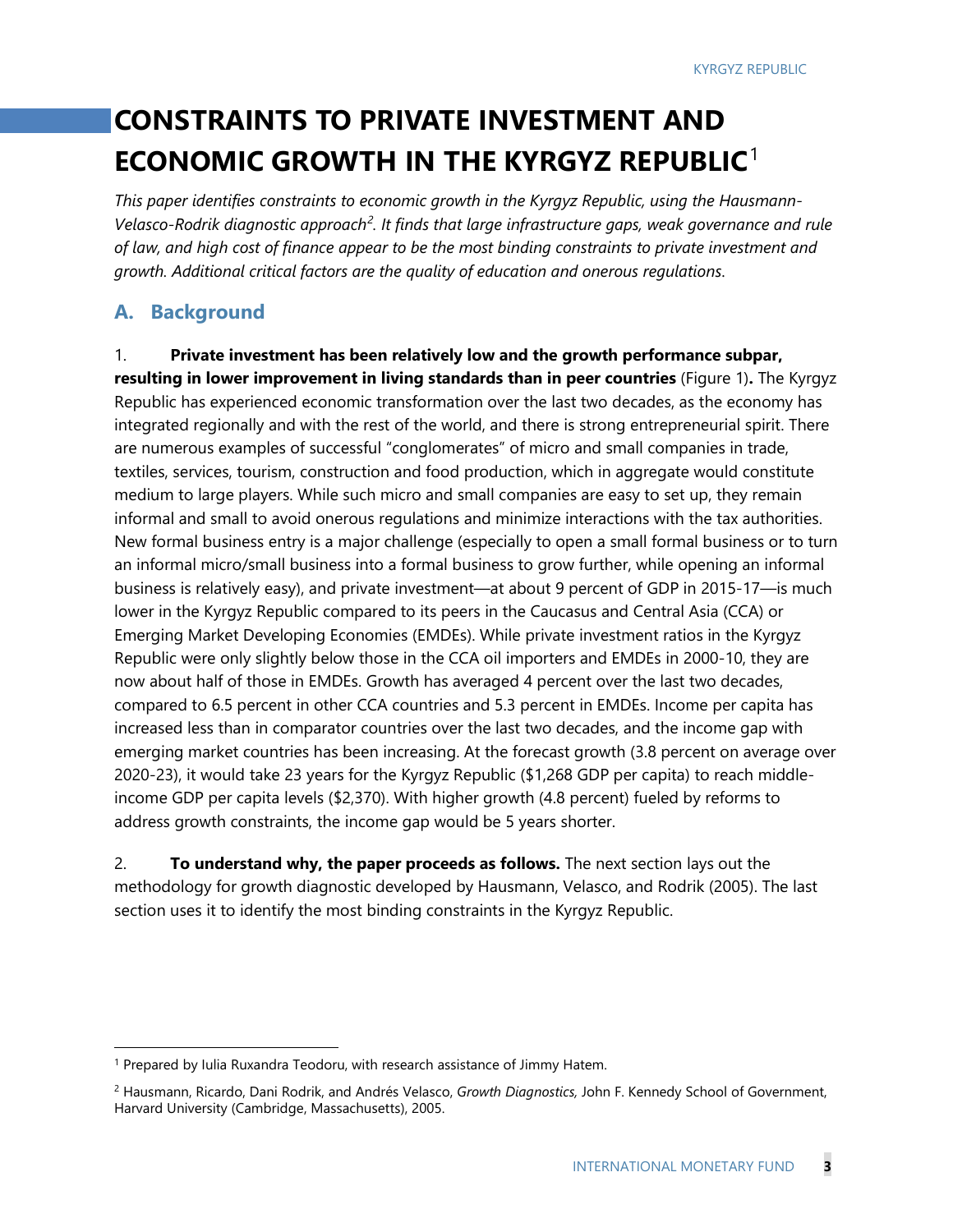

Sources: National authorities and IMF staff calculations.

*Contract enforcement, electricity, and tax administration are areas for improvement …*









0  $\overline{2}$ 4 6 8 10 12 14 00-09 10-17 00-09 10-17 00-09 10-17 CCA Oil Exporters | CCA Oil Importers | KGZ Private investment Other Real GDP growth (percent) **Decomposition of Real GDP Growth** (Simple averages, percentage points)

Sources:World Economic Outlook, and IMF staff calculations.

*…as well as infrastructure quality, labor and product* 



Source: WEF Global Competitiveness Indicators, 2018.

Note: Emerging Europe (EMEU), Emerging Asia (EMASIA), Sub-Saharan Africa (SSA), and Latin America and the Caribbean (LAC) country groupings use World Economic Outlook (WEO) definition. CCA Oil Importers include Armenia, Georgia, Kyrgyz Republic, and Tajikistan. CCA Oil Exporters include Azerbaijan, Kazakhstan, Turkmenistan, and Uzbekistan.

1/ The World Bank Doing Business Indicators are survey-based indicators reflecting investors' perceptions on the business environment. The Global Competitiveness Index combines both official data and survey responses from business executives on several dimensions of competitiveness. As some indicators reflect perceptions, they should be interpreted with caution.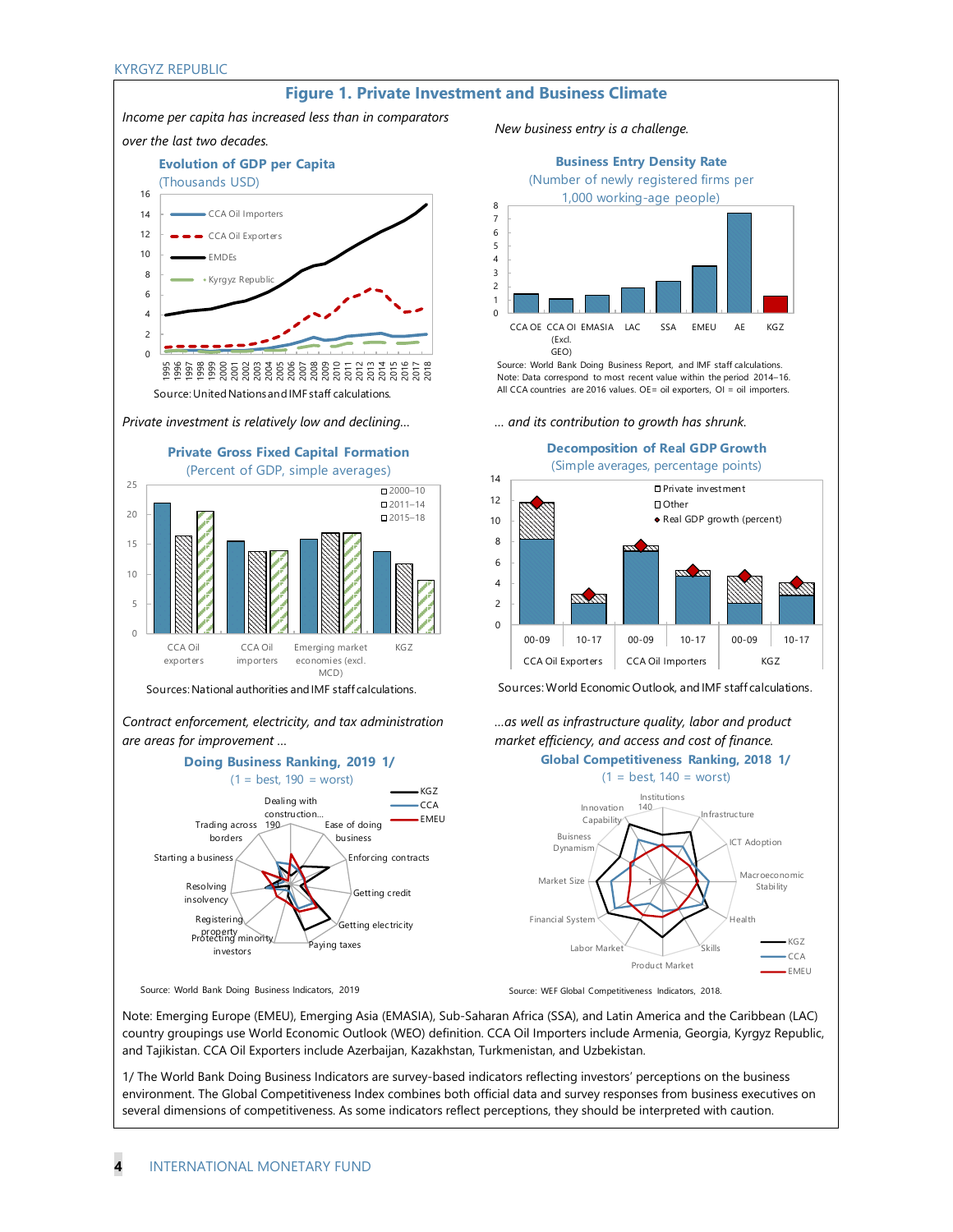### **B. Growth Diagnostic Methodology**

3. **Hausmann, Velasco, and Rodrik propose a decision tree methodology to identify the most binding growth constraints.** Their methodology identifies short-run constraints that inevitably emerge as an economy expands. The idea behind this strategy is that, since the full list of requisite reforms is unknowable or impractical, it is best to focus on the reforms that alleviate the most binding constraints and, hence, produce the biggest bang for the reform buck.

4. **The decision tree presents a basic but powerful taxonomy** (Figure 2). In a low-income country, economic activity must be constrained by at least one of the following two factors: a high cost of finance, or a low private return to investment. If the problem is with low private returns, that in turn must be due either to low economic (social) returns or to a large gap between social and private returns (referred to as low private appropriability). If the problem is with a high cost of finance, it may be either due to absence of or high cost of international finance, or high local finance. The first step in the diagnostic analysis is to figure out which of these conditions more accurately characterizes the economy in question. With the help of cross-country comparisons, the remainder of the paper analyzes to what extent the constraints to growth highlighted by this decision tree are present in the Kyrgyz Republic.

### **C. Private Sector Growth Constraints in the Kyrgyz Republic**

### **Human Capital and Labor Market**

5. **There is room to improve both the quality and cost/efficiency of education spending** (Figure 3, upper right chart). Average years of schooling is 12.5 years, comparable to Kazakhstan, Georgia, and upper middle-income countries, but low scores on The Trends in International Mathematics and Science Study (TIMSS) raise issues related to the quality of education. Thus, learning-adjusted years of school drop to only 8.4 years. The human capital index of the World Bank (measuring the productivity as a future worker of a child born today relative to the benchmark of full health and complete education) highlights that a child born in the Kyrgyz Republic today will be 58 percent as productive as she or he could have been if she or he received a full education and comprehensive health care (Figure 3, lower left figure). On the measure of human capital quality, the Kyrgyz Republic fares worse than some of its regional peers, but in line with upper middle-income countries. However, in terms of efficiency of education spending and the poor education outcomes (i.e., test scores), the Kyrgyz Republic is the farthest from the efficiency frontier in the CCA. Spending is skewed towards primary and secondary levels, while spending on tertiary education is disproportionally less. In addition, most spending is on wages (70 percent), while investment is very small. It is essential to improve predictability of the wage bill, avoid ad-hoc wage increases, better align pay to teachers' productivity or performance evaluations, and consolidate support staff (World Bank, Public Expenditure Review, Public Wage Bill and Education, 2014).

6. **While relatively low, labor costs have exceeded productivity growth and there is room to improve labor market efficiency** (Figure 3). While wage levels are relatively low, wage growth has exceeded productivity growth in industry and services (National Statistical Committee). Since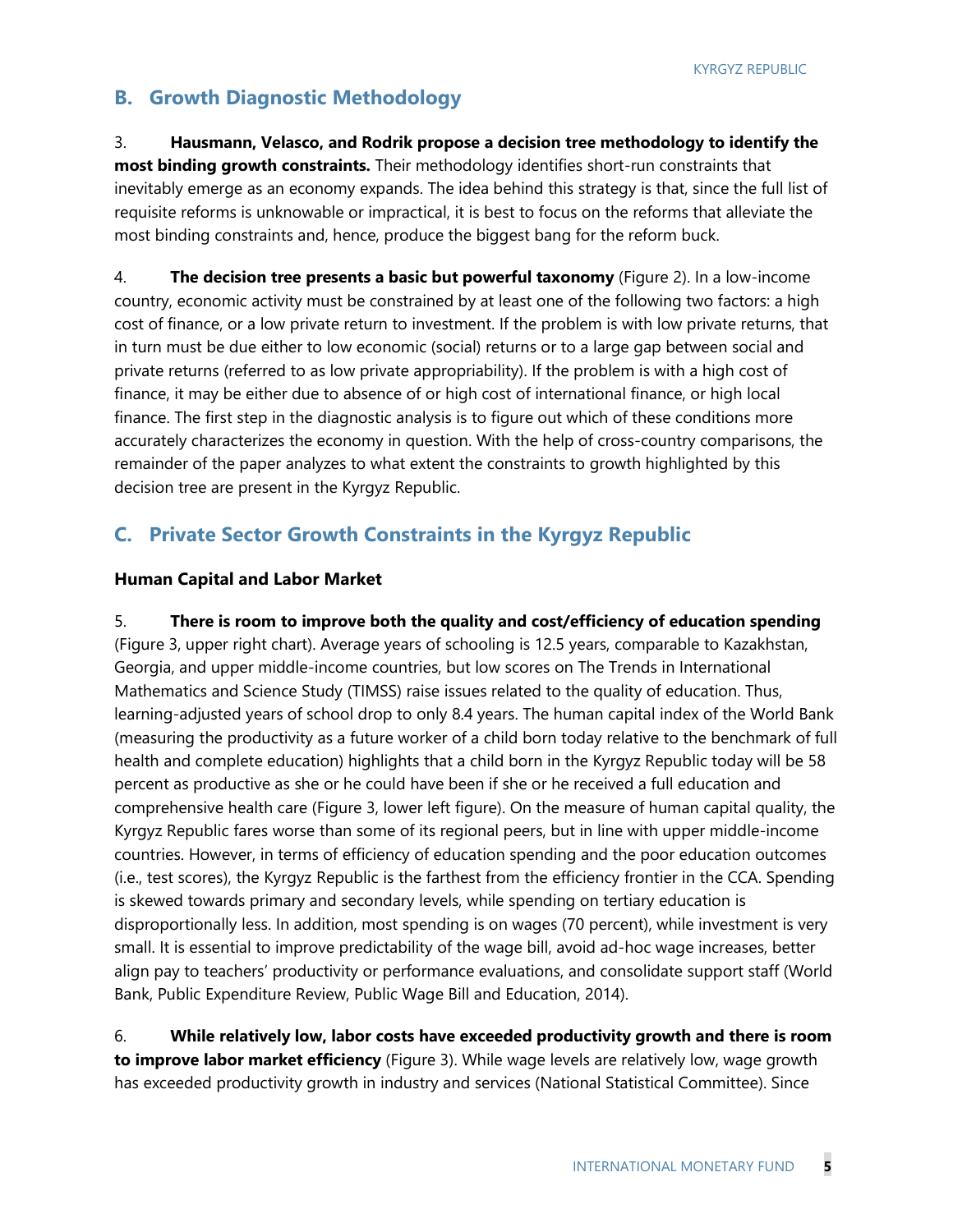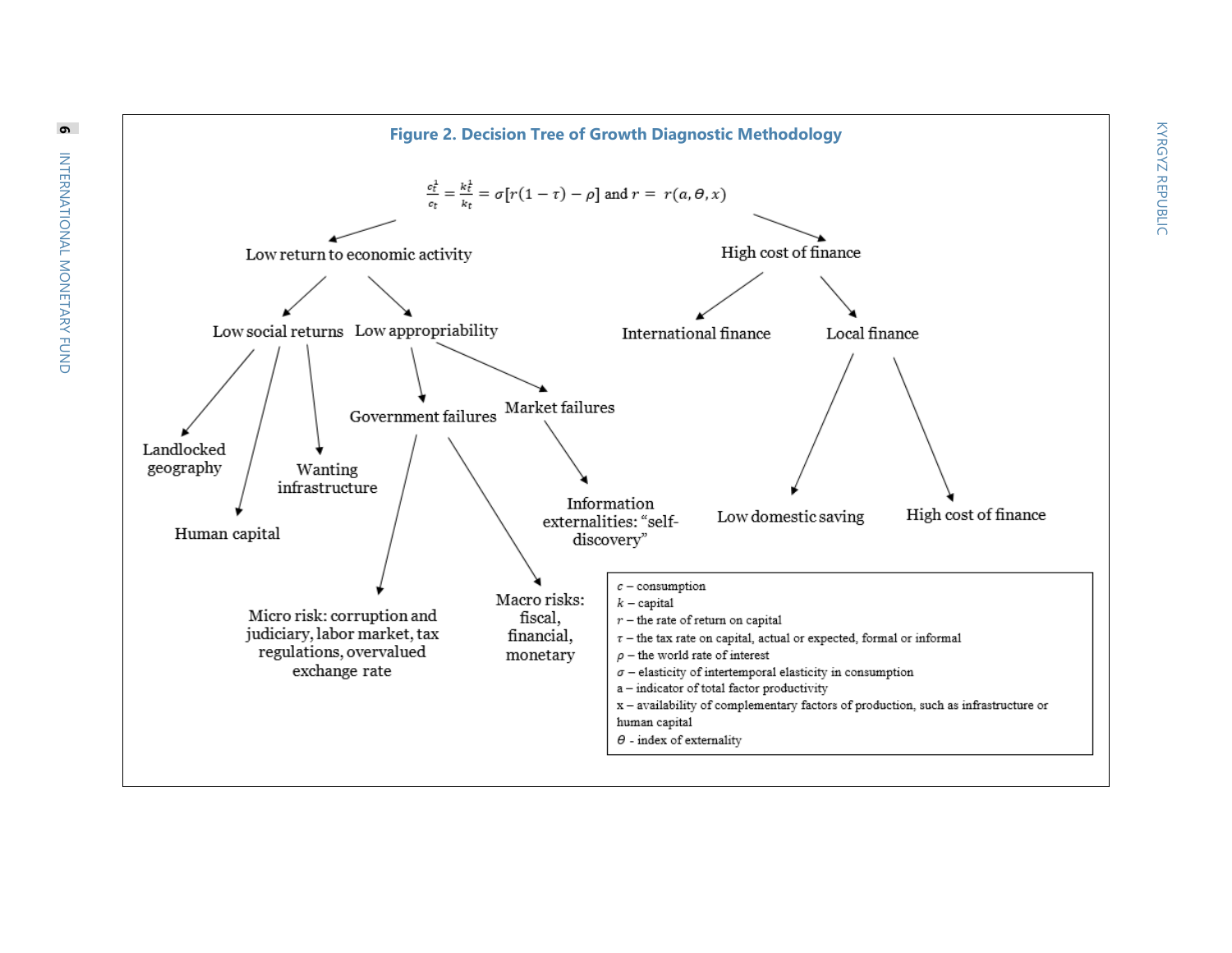mid-2016, the real effective exchange rate has appreciated, reflecting the stability of the KGS vis-àvis the U.S. dollar and its appreciation, vis-à-vis the ruble and tenge. Labor market inefficiencies are more pronounced in the areas of reliance on professional management, hiring and firing practices, redundancy costs, cooperation in labor-employer relations, and active labor policies (WEF, Global Competitiveness Index). Furthermore, women labor participation has become relatively low (IMF Country Report No. 18/53, Kyrgyz Republic, 4<sup>th</sup> and 5<sup>th</sup> ECF Review, Annex V).

### **Infrastructure**

7. **Despite important investments, the infrastructure gap remains large and the country ranks relatively low on infrastructure quality** (Figure 3, upper left chart). The country ranks lower than its regional peers in the World Economic Forum (WEF) Global Competitiveness Index in terms of roads, rail, and air infrastructure. Inferior quality of logistics and low efficiency of customs clearance, as well as poor timeliness and high costs of shipments are further obstacles for businesses. At the same time, 45 percent of generation capacity in the power sector is beyond its useful life and the lack of maintenance/rehabilitation has undermined reliability and increased risk of breakdowns (i.e. the Bishkek Heat and Power Plant failed in January 2018). Tariffs below cost have deterred private investment. While non-residential electricity tariffs are above cost recovery levels, residential tariffs (representing 53 percent of consumption) are 44 percent below cost recovery (Figure 5, lower right chart). Thus, the private sector is hurt by higher electricity costs and electrical outages (i.e. losses represent 4 percent of annual sales) than would have otherwise been the case if residential consumers shared the burden and if adequate investment was made to rehabilitate the energy sector and make it more efficient (World Bank, Systematic Country Diagnostic, 2018, and Energy Sector Analysis, 2017).

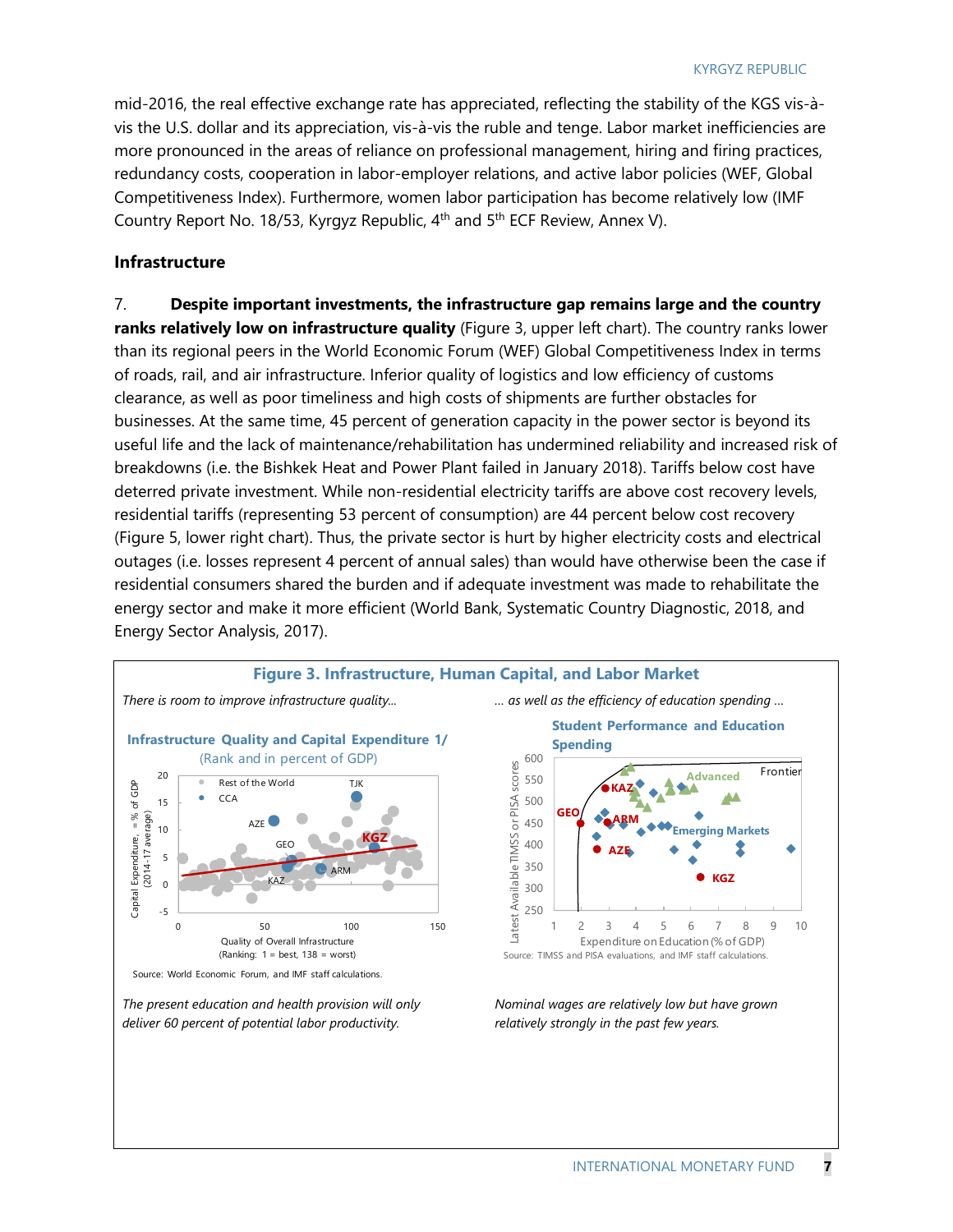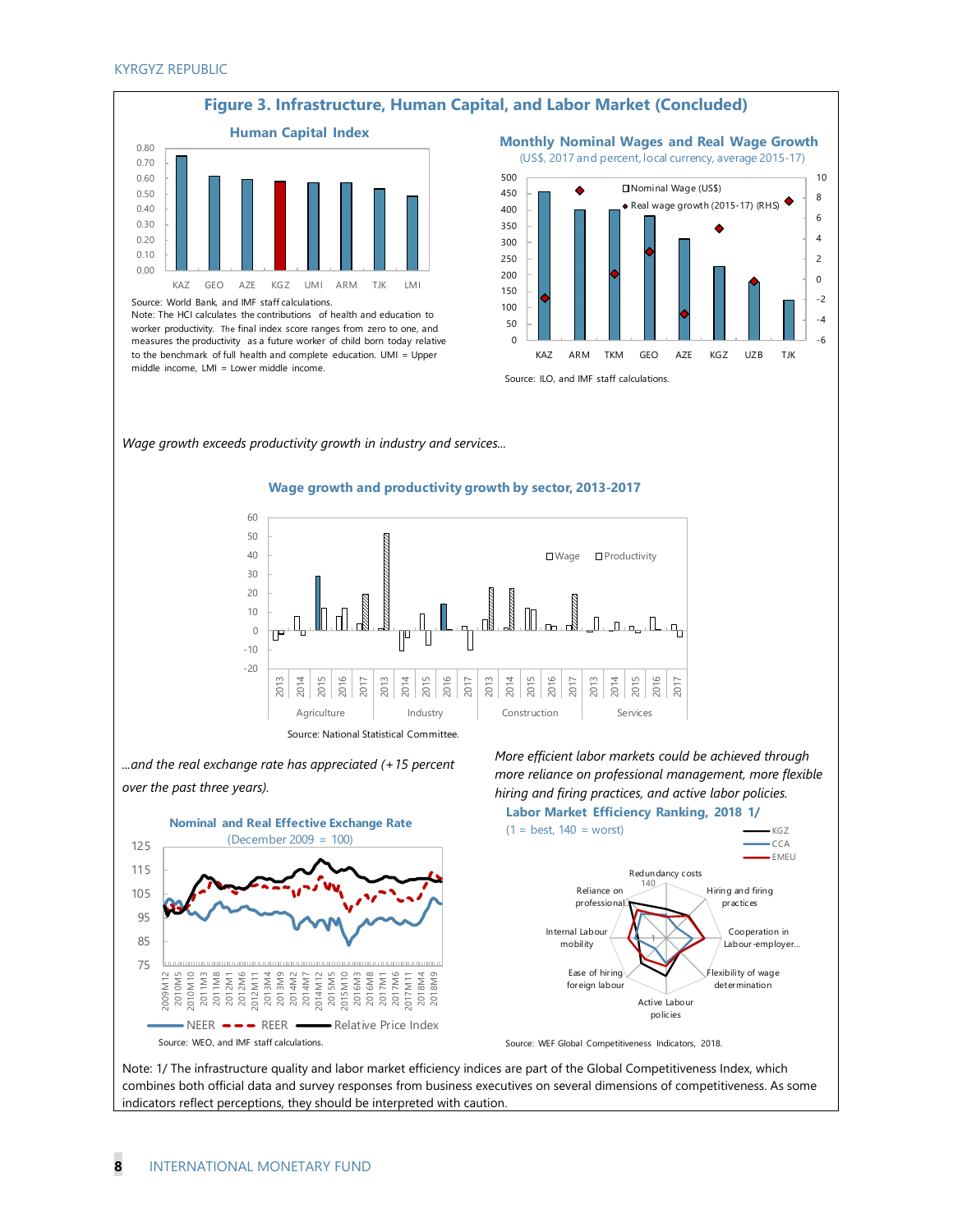### **Governance—Micro Risks**

8. **Weak governance undermines growth through various channels: investment, human capital, and productivity.** Weak institutions increase the cost of doing business and make the appropriation of investment returns less certain, overall reducing investor's risk appetite to invest. Poor governance subtracts from government credibility and acts as an impediment to revenue mobilization, hence inadequate provision of public goods such as health and education—most important for human capital. Mauro (1998) and Gupta, Davoodi, and Tiongson (2000) demonstrate that higher levels of corruption impacts negatively in the provision of health and education. Weak institutions affect productivity through different channels. First, they act as a barrier to entry, even bigger than taxes, regulations, or infrastructure (Campos, Estrin and Proto 2010). Second, firm-level evidence suggests that weak governance hinders employment growth and innovation (Aterido, Hallward-Driemeier and Pagés 2007; De Rosa, Gooroochurn, and Görg 20[1](#page-9-0)0), <sup>3</sup> lowering firms' overall efficiency (Dal Bo and Rossi, [2](#page-9-1)006).<sup>4</sup> Third, weak governance slows procurement and public investment execution or leads to uncompetitive tenders, with low quality infrastructure, constraining in turn the productivity of private inputs.

9. **Respect of the rule of law is a concern raised by business executives in the Kyrgyz** 

**Republic** (WEF, Global Competitiveness Indicators, 2018, and EBRD and World Bank, Enterprise Surveys, 2016, Figure 4). Respect of the rule of law, control of corruption, and overall government effectiveness are areas where there is room for improvement. Companies and private businesses are frequently requested to make informal payments to secure government contracts, get a construction permit, get an import license or an operating license (World Bank, Systematic Country Diagnostic, 2018). Based on the World Bank Incidence of Graft index, 53.5 percent of firms are expected to give gifts, which is higher compared to Eastern Europe and Central Asia, as well as low income countries (LICs). Doing Business "Trading across Borders" indicator, and the WTO's Trade Policy Review note that licenses are non-automatic and the decision to issue a license rests with the licensor which takes about 30 days to issue or deny the license. Only about 9 percent of firms believe that the court system is fair, impartial, and uncorrupted. Contract enforcement through the courts is protracted and costly. The relatively high incidence of investor-state disputes taken to international arbitration indicates a lack of trust in the domestic judicial process. The relations between the government and the largest foreign investor which have been marked by perpetual contract renegotiations, lawsuits, prosecution of expatriate staff and withdrawal of licenses, cast an unfavorable light on the business environment (Press, [July](https://24.kg/english/91501_New_games_around_Kumtor_What_they_may_lead_to_in_Kyrgyzstan/) and [November](https://24.kg/english/100445_Sensitive_points_of_investment_climate_in_Kyrgyzstan_What_are_we_doing_wrong/) 2018).

10. **Tax rates are light, but tax regulations and administration are heavy**. The tax system is made up of a formal regime with a corporate income tax of 10 percent, a simplified regime with a sales tax of 4 and 6 percent for cash payment (2 and 3 percent for non-cash payment) depending on

<span id="page-9-0"></span> $3$  The first study, comprising 69,305 firms in 107 countries, showed that corruption created employment growth bottlenecks for medium and large firms over 2000−2006. The second study, based on enterprise data for Central and Eastern Europe and CIS, documented the association between corruption and firms' innovation and overall performance.

<span id="page-9-1"></span><sup>&</sup>lt;sup>4</sup> Based on a dataset comprising 80 electricity distribution firms from 13 Latin American countries, the study finds a positive association between firms' inefficiency levels and corruption.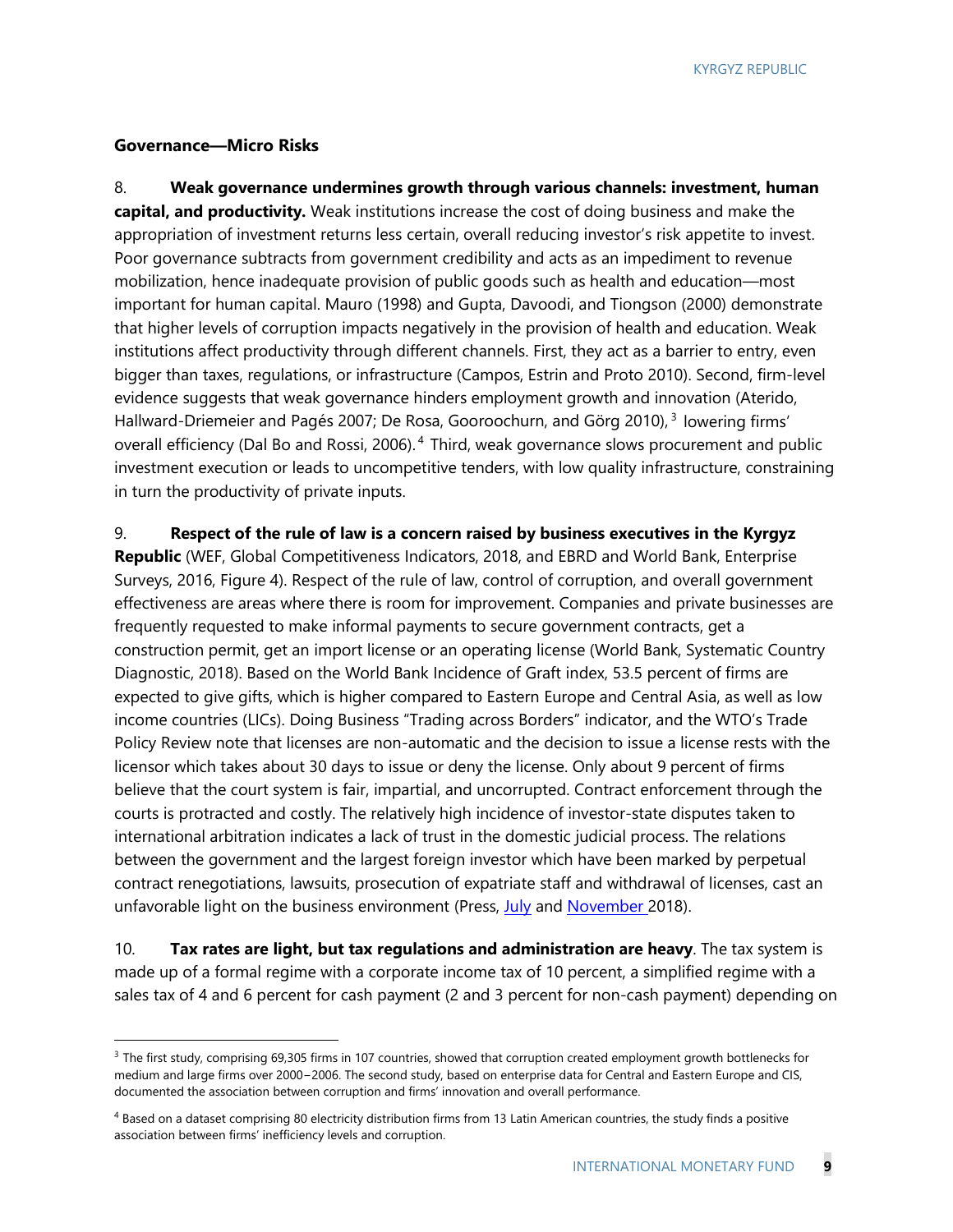the sector of activity, and a patent regime with a flat payment for individual entrepreneurs in 83 types of activities. Despite the simplicity of the



tax system, the Kyrgyz Republic ranks low compared to LICs and emerging market developing economies (EMDEs) in the Doing Business "Paying Taxes" indicator, including number of tax payments per year, and time it takes to make tax payments, as well as due to low usage of e-filing and cumbersome practices on VAT returns. In addition, a high share of firms expects to have to make informal payments to tax inspectors (World Bank and IFC, Investment Climate, 2015). The government plans for electronic filing of tax payments offers opportunities to reduce the administrative cost of filing for tax payers.

### **Governance—Macro Risks**

11. **Public debt is on the high side and the composition of spending is tilted towards current spending** (Figure 5)**.** High fiscal deficits and public debt on an upward trajectory can presage the need for implicit taxation or expropriation through surprise inflation, depreciation, default, or banking crises. In anticipation, country risk and interest rates rise, depressing investment. While the fiscal deficit in 2018 was reduced significantly to 1.3 percent of GDP (from 4.6 percent of GDP in 2017) and the government's 2019 budget reflects a more conservative fiscal policy stance than the historical average, public debt is on the high side (56 percent of GDP) and it is largely denominated in foreign currency, exposing the country to foreign currency risk. The composition of spending is tilted towards wages, subsidies, and untargeted social benefits, and efficiency of spending and of public investment is low. Subsidies aggravate fiscal imbalances, crowd out priority public spending, and depress private investment, including in the energy sector.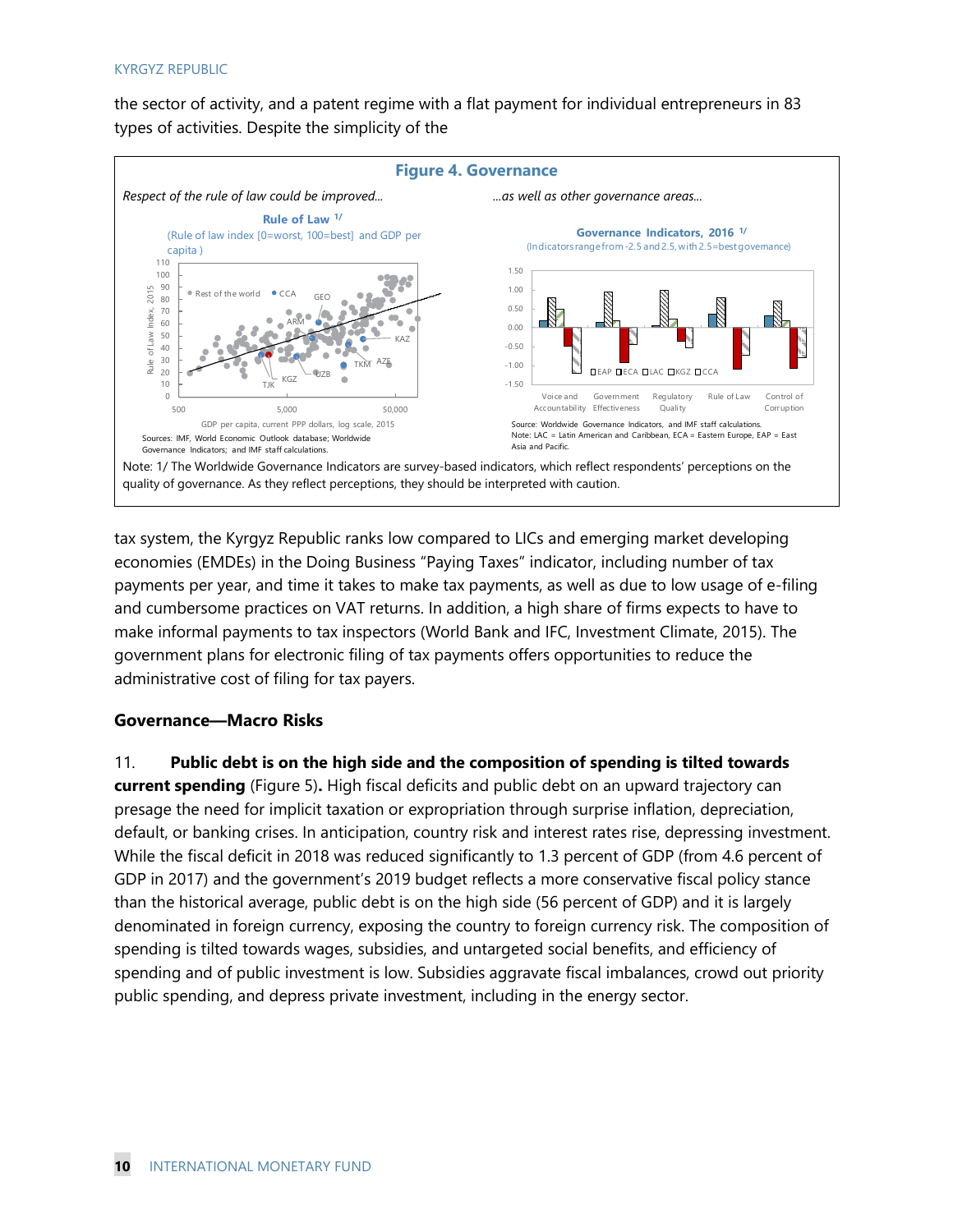

### **Cost of Finance**

12. **While domestic savings do not appear to be a key constraint to private investment, high cost of credit is** (Figure 6). While domestic savings have gone down from 25 percent of GDP in 2011-14 to 22 percent in 2015-17, they are higher compared to CCA oil importers and even EMDEs, and only lower than in CCA oil exporters. Lending-deposit spreads are among the highest in the CCA and much higher compared to upper middle-income countries, as well as the world. This could reflect bank-specific and market-structure factors, regulation costs, as well as weaknesses in institutional quality and financial infrastructure. Bank-specific determinants in the Kyrgyz Republic likely include high operating costs for banks due to inefficient operations. High spreads could potentially reflect market power, given relatively high bank concentration (3 largest banks hold about 70 percent of the market), and low bank diversification (i.e. low non-interest income). The high operating costs may be due to market dominance of the large players which have little incentive to trim their cost structure and/or diversify their portfolio. In addition, barriers to mediumterm funding for banks, prudential barriers for banks and institutional investors to invest in local currency corporate bonds, a lack of foreign exchange hedging instruments, inability to mobilize

INTERNATIONAL MONETARY FUND **11**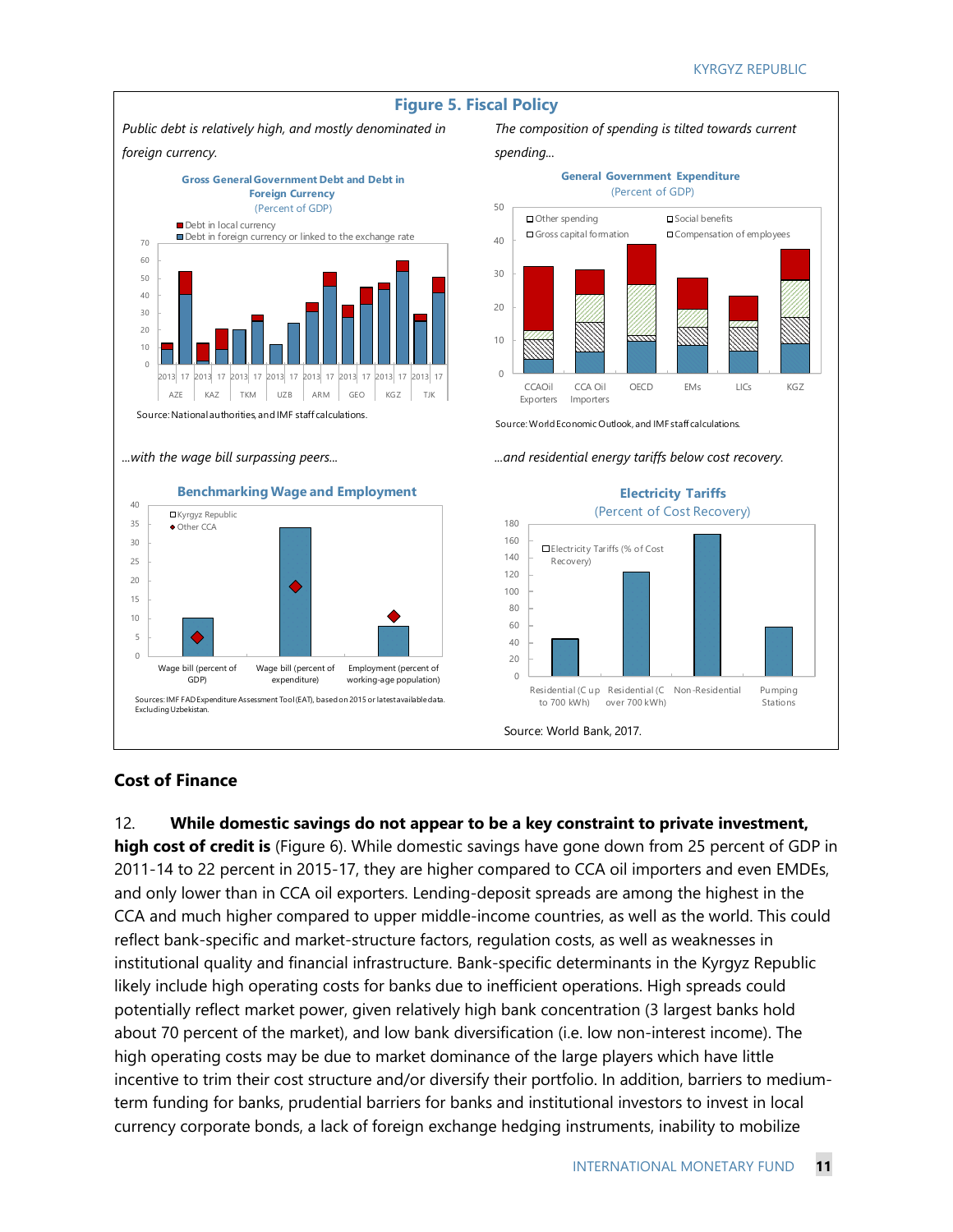credit claims between banks, private investors, and central bank, and the absence of local rating infrastructure, further constrain supply of cheaper financing.

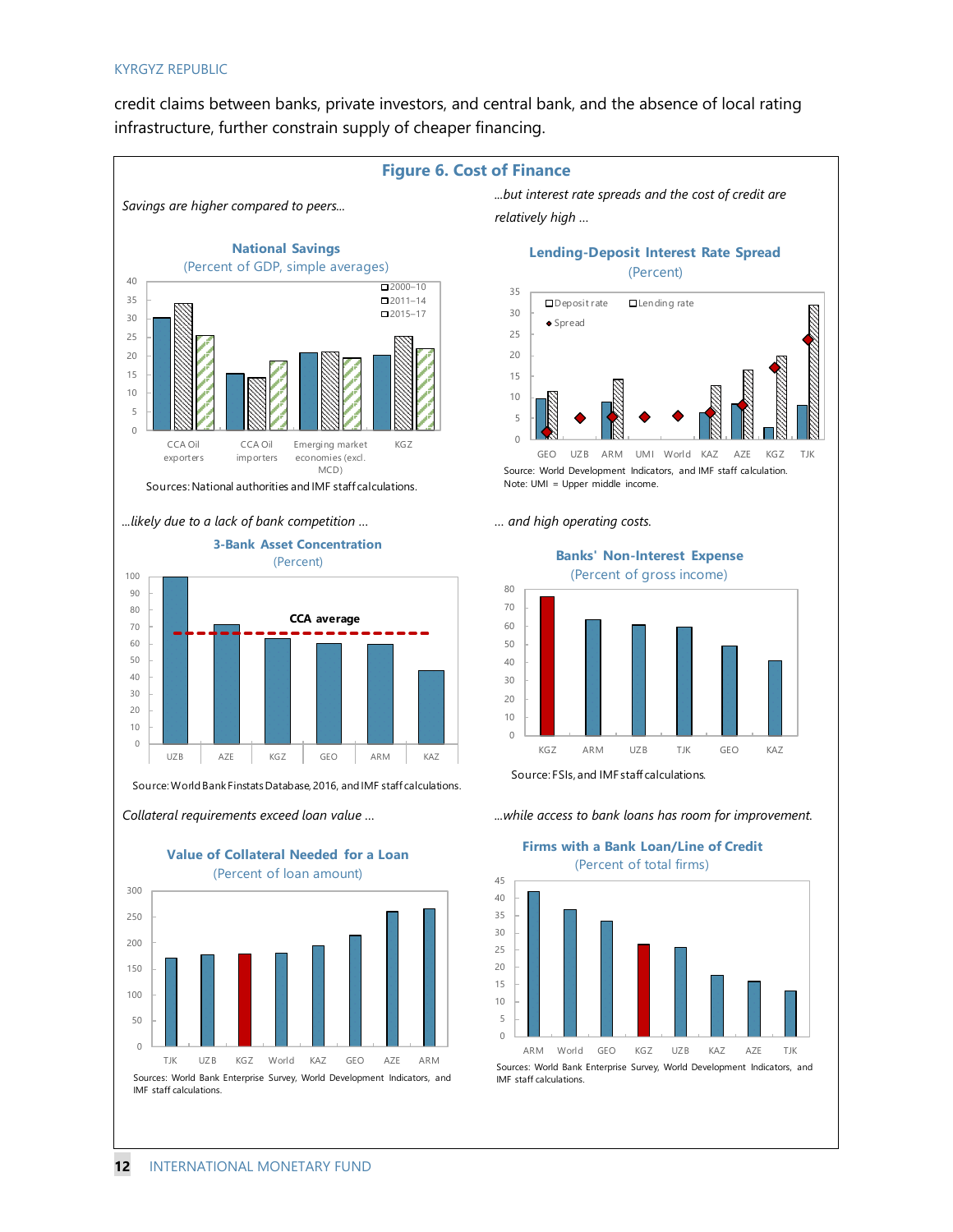### **References**

Aterido, R., M. Hallward-Driemeier and C. Pagés, 2007, *Investment Climate and Employment.*

*Growth: The Impact of Access to Finance, Corruption and Regulations Across Firms*, Inter-American Development Bank Working Paper 626, Washington.

Campos, N., S. Estrin and E. Proto, 2010, *Corruption as a Barrier to Entry: Theory and Evidence*, IZA Discussion Paper 5243, Institute for Study of Labor, Bonn, Germany.

Dal Bó, E., and M. Rossi, 2006, *Corruption and Inefficiency: Theory and Evidence from Electric Utilities*, Journal of Public Economics, Vol. 91, Issues 5-6, pp. 939-62.

De Rosa, D., N. Gooroochurn, and H. Görg, 2010, *Corruption and Productivity: Firm-Level Evidence from the BEEPS Survey*, World Bank Policy Research Working Paper Series 5348, Washington.

European Bank of Reconstruction and Development and World Bank, *Business Environment and Enterprise Performance Survey database [\(http://ebrd-beeps.com/data/\)](http://ebrd-beeps.com/data/),* 2016.

IMF Country Report No. 18/53, Kyrgyz Republic, Fourth and Fifth Reviews under the Three-Year Arrangement under the Extended Credit Facility.

Gupta, S., Hamid Davoodi, and Erwin Tiongson, 2000, *Corruption and the Provision of Health Care and Education Services*, IMF Working Paper 00/116, International Monetary Fund, Washington DC.

Hausmann, R., D. Rodrik, and A. Velasco, *Growth Diagnostics*, John F. Kennedy School of Government, Harvard University (Cambridge, Massachusetts), 2005.

Mauro, Paolo, 1998, *Corruption and the Composition of Government Expenditure*, Journal of Public Economics, Vol. 69(2), pp. 263-279.

National Statistical Committee of the Kyrgyz Republic.

World Bank, *Kyrgyz Republic, From Vulnerability to Prosperity, A Systematic Country Diagnostic*, 2018.

World Bank and IFC, *Kyrgyz Republic Country Profile, Enterprise Surveys* (*[http://www.enterprisesurveys.org/reports\)](http://www.enterprisesurveys.org/reports),* 2013.

World Bank, *Analysis of the Kyrgyz Republic's Energy Sector*, 2017.

World Bank, *The State of the Kyrgyz Energy Sector,* May 2018.

World Bank, *Jobs in the Kyrgyz Republic,* 2018.

World Bank, Kyrgyz Republic Public Expenditure Review Policy Notes, *Education*, May 2014.

World Bank, Kyrgyz Republic Public Expenditure Review Policy Notes, *Public Wage Bill,* May 2014.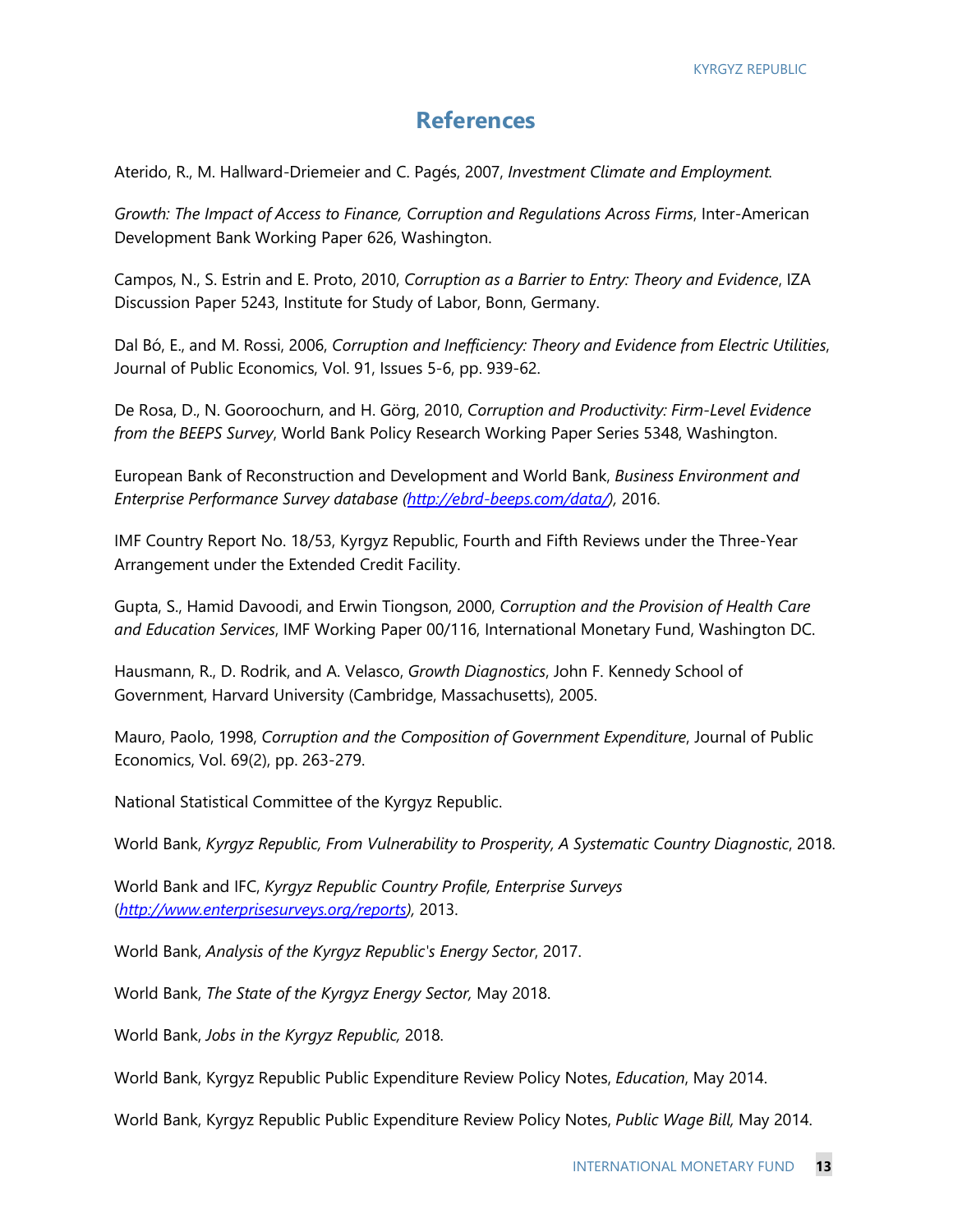World Bank, *Doing Business Indicators*, 2019.

World Economic Forum, *Global Competitiveness Index,* 2018.

*The Worldwide Governance Indicators*, 2018 Update.

*New games around Kumtor. What they may lead to in Kyrgyzstan,* July, 2018.

*Sensitive points of investment climate in Kyrgyzstan. What are we doing wrong?,* November, 2018.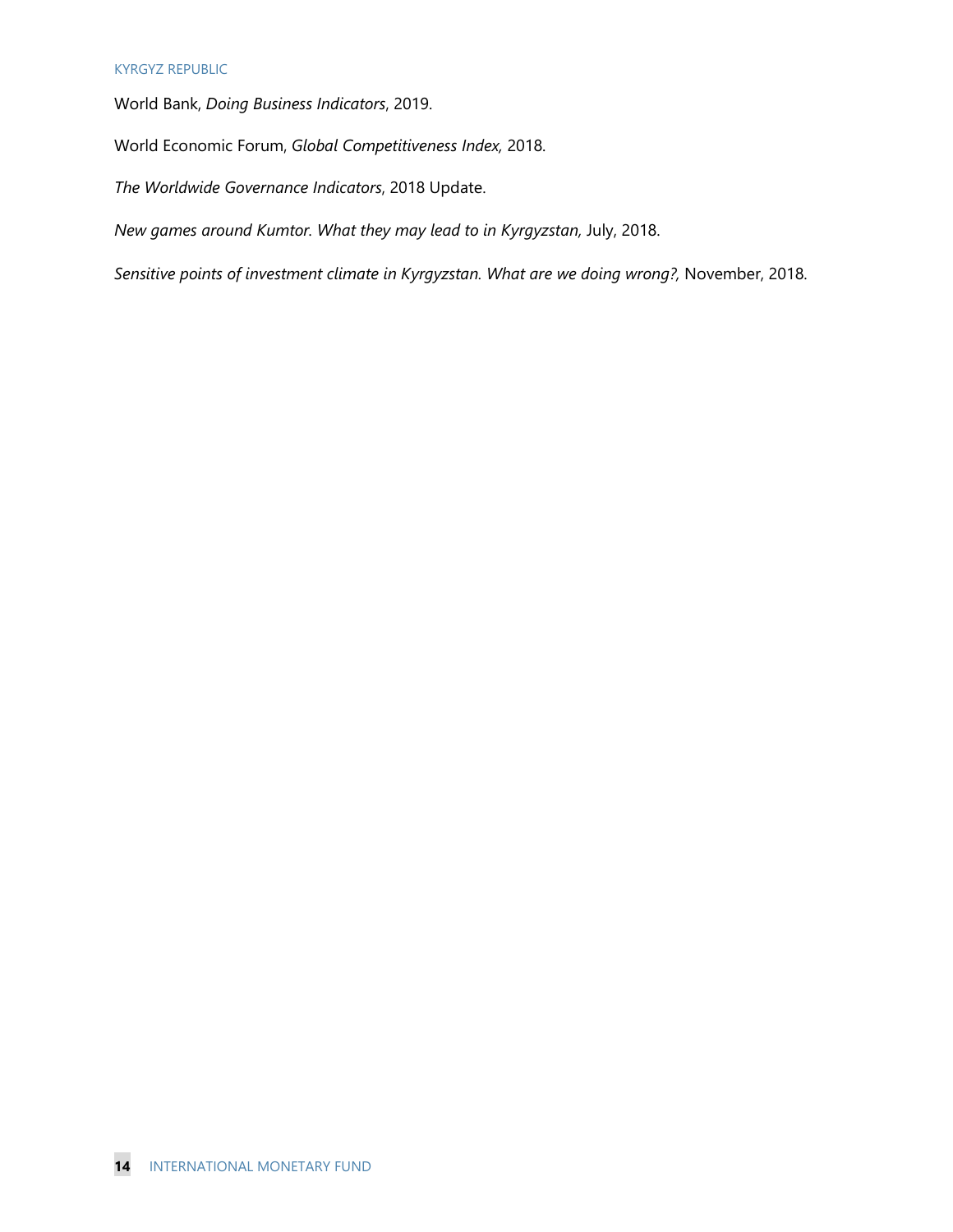## **KYRGYZ REPUBLIC: UNLEASHING THE POTENTIAL OF THE ELECTRICITY SECTOR**[1](#page-15-0)

*Endowed with ample hydroelectric resources, the electricity sector in the Kyrgyz Republic has great growth and export potential as recognized by the National Development Strategy for 2018–40. However, below-cost tariffs have led to a dire financial condition of the energy firms and chronic under-maintenance and under-investment in the sector, eroding the already limited productive capital. Reforming the current tariff policy soon is indispensable to restore the viability of the sector and unleash its economic potential. International experience indicates that successful reforms are usually accompanied by a comprehensive strategy and information campaign, enhanced governance of the regulatory bodies and energy companies, and mitigation measures to protect the poor and the vulnerable.*

### **A. Overview and Potential Economic Benefit of Electricity Sector Reforms**

1. **The Kyrgyz Republic is endowed with abundant hydroelectric potential that is currently under-utilized.** Over the last decade, around 90 percent of electricity has been generated from hydropower, with an annual average production equal to 12–13 terawatt hour (TWh), and the balance has been generated by thermal power. The country has produced on average enough electricity to cover domestic demand and some export to neighboring countries. However, the misalignment of peak generation period (late spring and summer for hydro plants) and consumption period (winter) has given rise to seasonal shortages (¶7). Even so, it is estimated that less than 10 percent of the country's hydro power potential has been exploited.<sup>[2](#page-15-1)</sup> Considering that countries with more developed hydropower sectors utilize over 30 percent of hydropower potential, there remains significant room for development for the Kyrgyz energy sector. This section aims to provide preliminary insights into how energy sector is related to general economic development relying on cross-country evidence. The discussion starts with an overview of several aspects relevant for the performance of the energy sector—using the Kyrgyz Republic as an example—and introduces a composite index that will facilitate subsequent regression analysis.

2. **Electricity sector policy has focused on universal access and low tariff, but this has led to significant supply and demand side weakness, affecting the quality and quantity of service**  (Figure 1 bottom panels). The following issues are visible from a cross-country comparison based on 2014 data: (i) transmission and distribution losses that are among the largest in the sample of 81 emerging market and low-income countries, (ii) sizable cost to obtain electricity as both the monetary cost and the required days and procedures are in the top quartile, and (iii) unsatisfactory service quality illustrated by the significant share of firms experiencing outages and the high reported lost value. In fact, according to the enterprise survey, the share of firms considering

<span id="page-15-0"></span> <sup>1</sup> Prepared by Wei Shi and Christian Josz with research assistance of Jimmy Hatem. This paper benefited of the comments of the World Bank.

<span id="page-15-1"></span> $2$  According to the International Hydropower Association, the hydropower potential in the Kyrgyz Republic amounts to 140– 170 TWh annually.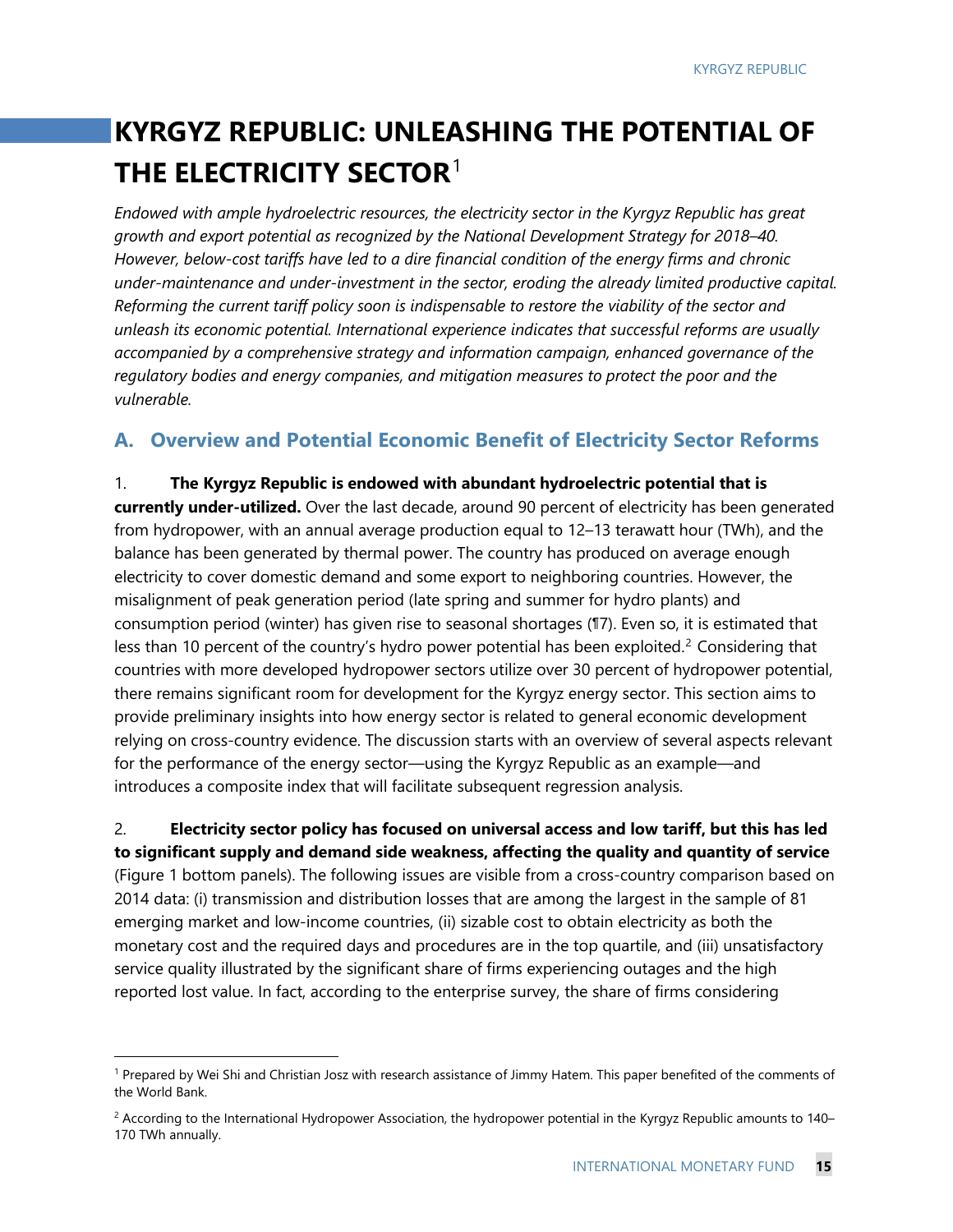electricity as a major constraint or even the biggest obstacle in the Kyrgyz Republic is much higher than a typical country in the sample and stands at around the  $75<sup>th</sup>$  percentile.

### 3. **Overall performance of the Kyrgyz electricity sector is weak in cross-country**

**comparison and shows only modest improvement over the past two and half decades**. A composite index is constructed by extracting a common trend of the aforementioned aspects together with the electricity generation and consumption pattern.<sup>3</sup> According to the index (Figure I top panel), the performance of the Kyrgyz Republic has been trapped in the bottom half among all countries considered and has deteriorated over time. Major driving factors of such dynamics are worsening transmission and distribution losses that only recently started improving, as well as stalled electricity generation and consumption in per capita terms. These findings are consistent with one of the main challenges discussed in the next section, namely decaying productive capital that is insufficient to meet the rising demand.

### 4. **Empirical analysis suggests a significantly positive relation between the electricity sector performance measured by the composite index and general economic development**

(Table 1)**.** The analysis measures economic development by per capita GDP and includes other variables typical in the growth regression, such as population growth, the investment ratio (gross fixed capital formation to GDP), inflation (change of consumer price index), and the size of government (proxied by general government final consumption expenditure to GDP as the investment aspect would be captured by the investment ratio).<sup>[4](#page-16-1)</sup> The panel estimation yields a significantly positive coefficient associated with the electricity sector composite indicator (with a one-year lag) which diminishes in both magnitude and statistical significance as the number of lags increases. For the Kyrgyz Republic, the estimation implies that closing 10 percent of the gap with the median country could raise per capita GDP the following year by 1.1 percent.

5. **As there is no obvious way to relate the composite index to its components, the panel regressions are repeated for selected individual indicators to illustrate their possible influences on per capita GDP** (Figure 2)**.**[5](#page-16-2) As expected, per capita GDP is positively associated with per capita electricity generation and consumption, and negatively associated with transmission and distribution losses. The negative coefficients for access to electricity appear counter-intuitive at first sight, but closer scrutiny reveals that they reflect the highly uneven electricity access across countries. While a few countries with moderate per capita GDP enjoy almost universal access

<span id="page-16-0"></span><sup>&</sup>lt;sup>3</sup> Detailed data, country coverage, and methodology are explained in Appendices I and II. A greater value of the composite index indicates better performance. Doing business indicators and the enterprise survey are survey-based data, and some indicators reflect perceptions and should be interpreted with caution.

<span id="page-16-1"></span><sup>4</sup> The regression also includes time and country fixed effects to capture a common time trend and time-invariant country-specific factors. Other typical explanatory variables that were tried but eventually excluded from the baseline panel regression include education attainment (percent of male with at least secondary education) and trade openness (trade to GDP). The education indicator consists of short time series with missing values in between, and if included, would reduce the number of observations by half. Trade openness is insignificant and does not change much the estimated coefficient of the energy sector indicator. Given endogeneity concern, all these explanatory variables enter the regression with lags.

<span id="page-16-2"></span><sup>&</sup>lt;sup>5</sup> As fixed effect panel regression is to be estimated, variables displaying variations over time within each country are selected. Point estimates with respect to logarithmic per capita electricity generation/consumption indicate the elasticities, i.e., percentage changes in per capita GDP that are associated with one-percent change in per capita electricity generation/consumption.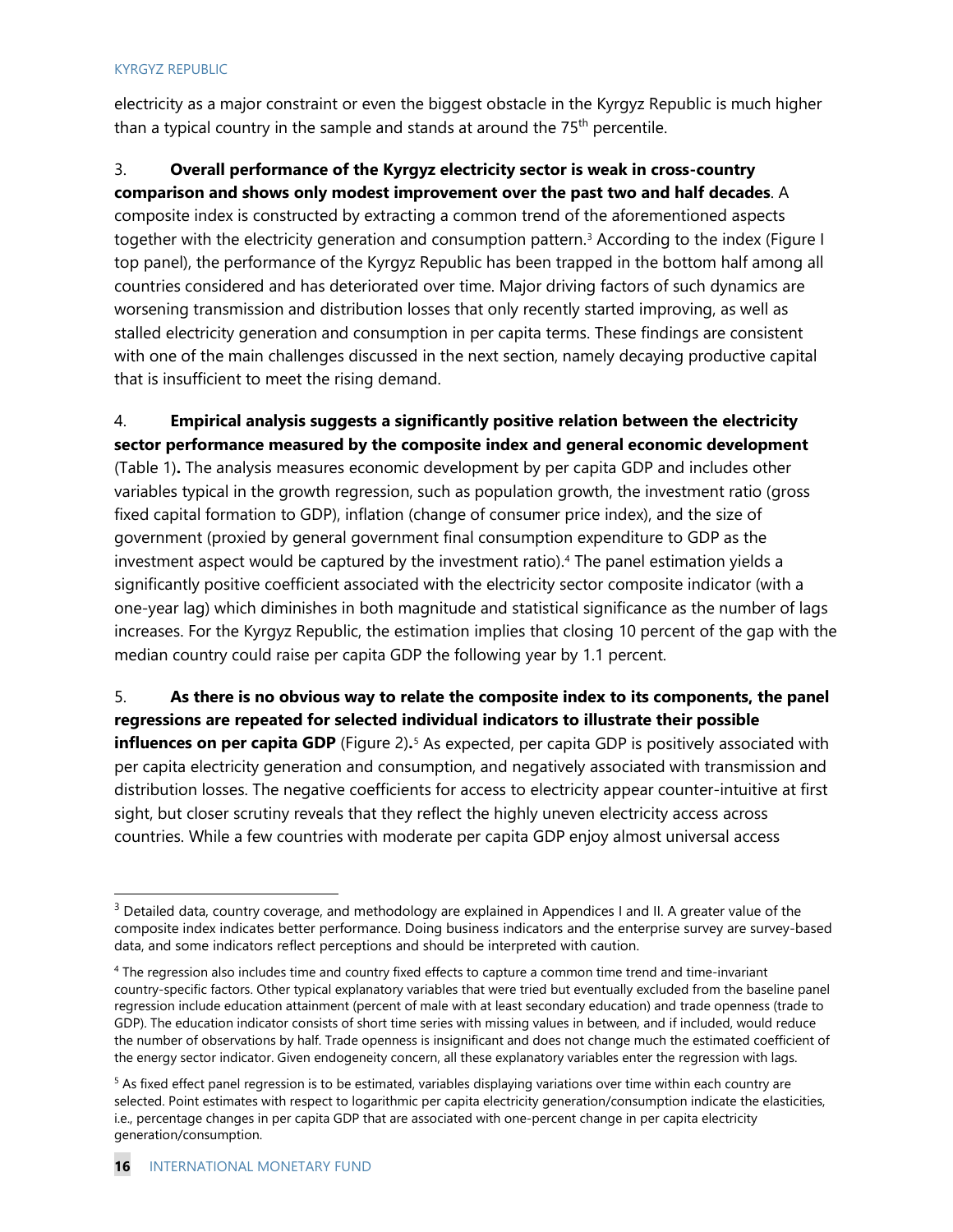

IMF staff estimates. Note: Boxplots are based on data for 81 countries, mostly emerging markets and low-income countries (Appendix 2). The two

whiskers mark the minimum and maximum of the sample (excluding outliers), while the green-shaded and black-lined areas mark the second and third quartiles. Kyrgyz indicators are shown by the red crosses. Bottom four panels refer to 2014 (latest historical data for most countries). All the shares are measured in percent. Refer to footnote 3 and Appendix 1 for more details.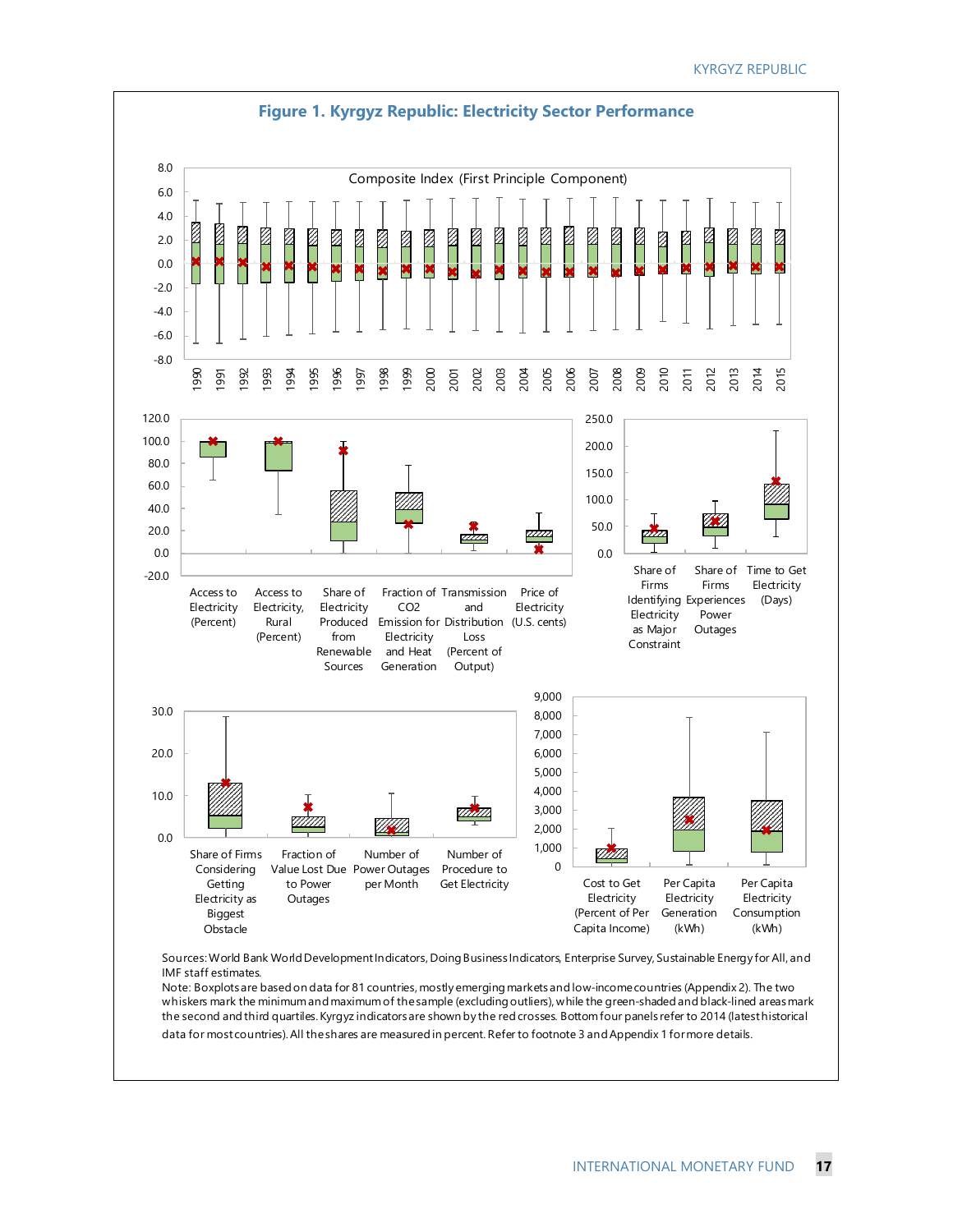to electricity, others with higher per capita GDP might still have considerable room to improve their access. The Kyrgyz Republic is a notable example of the former group, where access for both overall population and rural population is almost universal and significantly higher than some higherincome countries.

### **B. Challenges Facing the Kyrgyz Electricity Sector**

6. **The potential of the electricity sector to boost growth and welfare is hampered by a few inter-connected challenges.** Productivity of the ageing capital is deteriorating, adding to the difficulties in keeping up with fast-growing domestic demand, especially the rising residential demand during winter heating seasons. The problem is exacerbated by tariffs for residential users that are too low to generate enough revenue to cover not only the cost of service (Table 2) but also adequate operating and maintenance expenditure or invest in new generation, transmission, and distribution facilities. Higher exports at prices exceeding the cost of service helped narrow the gap between tariffs and cost of service in recent years. However, going forward, exports are expected to decline. Moreover, debt repayment will increase sharply. Therefore, the financial deficit of the sector, excluding investment, is expected to deteriorate to about 1 percent of GDP in 2023 without tariff increases<sup>[6](#page-18-0)</sup> and reach about 2.2 percent of GDP, including investment financed by the state budget. Residents, however, resist tariff increases as the sector has not delivered satisfactory service. There is also the concern about whether higher tariffs would be affordable for poor households. Drawing from the World Bank and the IMF technical assistance, this section reviews these challenges. Reform recommendations will be made in the following section.[7](#page-18-1)

### **Demand Trend and Supply Bottlenecks**

7. **The Kyrgyz Republic on average produces enough electricity to cover its annual domestic consumption, but seasonal shortages are frequent.** There is a widening winter supply shortage, estimated by the World Bank to increase from 581 gigawatt hours in 2015 to almost 900 gigawatt hours in 2030, under existing capacity. A key driving factor of this supply gap is surging winter demand for heating purposes, as households that are not connected to district heating or hot water services increasingly use electricity to produce heat. In addition, the low residential tariff does not seem to provide an adequate incentive for households to save energy: Kyrgyz households consume more electricity on average than their peers in countries with similar weather conditions (Figure 3 top-left panel).

### 8. **Under current circumstances, there is limited scope for a significant increase in electricity generation which plateaus at the early 2000s level** (Figure 3 mid-left panel)**.** Existing

<span id="page-18-0"></span> <sup>6</sup> World Bank, *The State of the Kyrgyz Energy Sector, Bishkek, December 2018*, slide 8, available at: [http://www.worldbank.org/en/country/kyrgyzrepublic/brief/energy-sector.](http://www.worldbank.org/en/country/kyrgyzrepublic/brief/energy-sector) 

<span id="page-18-1"></span><sup>7</sup> References include: (i) World Bank, *Power Sector Policy Note for the Kyrgyz Republic*, April 2014; (ii) World Bank*, Keeping Warm: Urban Heating Options in the Kyrgyz Republic Summary Report*, March 2015; (iii) World Bank*, Analysis of the Kyrgyz Republic's Energy Sector*, May 2017; (iv) IMF, Fiscal Affairs Department, *Kyrgyz Republic: Government Subsidies Review Energy Subsidy and Social Protection*, May 2017; and (iv) World Bank, *The State of the Kyrgyz Energy Sector*, presentation, Bishkek, December 2018.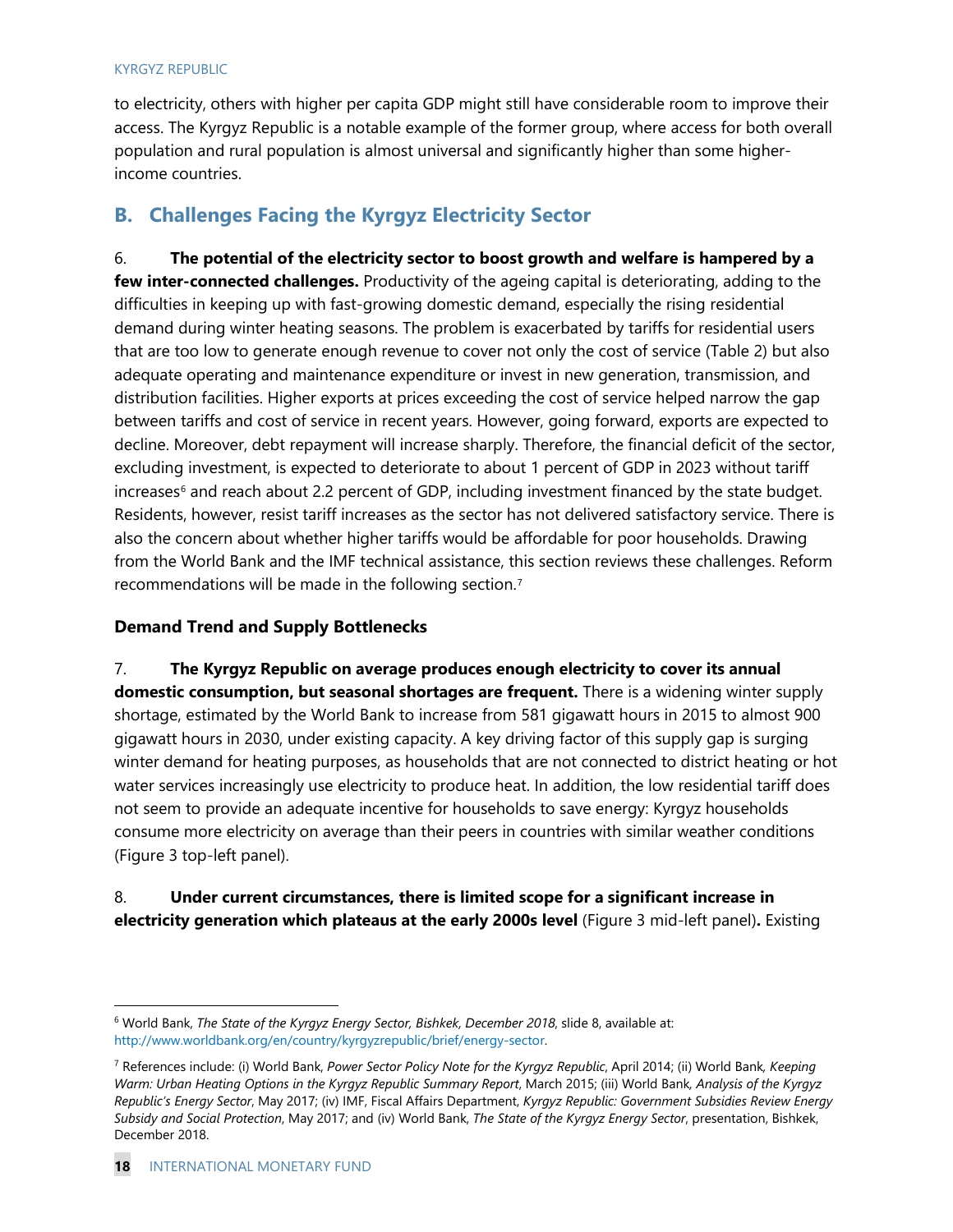| Dependent variable: Per capita GDP PPP in 2011 international dollars, logarithmic |               |               |               |                         |             |
|-----------------------------------------------------------------------------------|---------------|---------------|---------------|-------------------------|-------------|
| <b>VARIABLES</b>                                                                  | (1)           | (2)           | (3)           | (4)                     | (5)         |
| Population, annual change, L1                                                     | 3.0901        | 3.2120        | 3.3280        | 3.3944                  | 3.2559      |
|                                                                                   | (2.9646)      | (2.9876)      | (3.0136)      | (3.0287)                | (3.0170)    |
| Gross fixed capital formation,                                                    |               |               |               |                         |             |
| ratio to GDP, L1                                                                  | $0.8011**$    | $0.8103**$    | $0.8192**$    | $0.8221**$              | $0.8136**$  |
|                                                                                   | (0.3096)      | (0.3109)      | (0.3151)      | (0.3192)                | (0.3220)    |
| Inflation, annual change, L1                                                      | $-0.0492**$   | $-0.0503**$   | $-0.0502**$   | $-0.0490**$             | $-0.0464**$ |
|                                                                                   | (0.0223)      | (0.0224)      | (0.0230)      | (0.0232)                | (0.0222)    |
| Government final consumption                                                      |               |               |               |                         |             |
| expenditure, ratio to GDP, L1                                                     | $-1.1220*$    | $-1.1505*$    | $-1.1532*$    | $-1.1515*$              | $-1.1226*$  |
|                                                                                   | (0.5821)      | (0.5891)      | (0.5946)      | (0.5982)                | (0.5969)    |
| Energy sector index: First                                                        |               |               |               |                         |             |
| principle component                                                               |               |               |               |                         |             |
| L1                                                                                | $0.1131**$    |               |               |                         |             |
|                                                                                   | (0.0478)      |               |               |                         |             |
| L2                                                                                |               | $0.0947**$    |               |                         |             |
|                                                                                   |               | (0.0455)      |               |                         |             |
| L3                                                                                |               |               | $0.0787*$     |                         |             |
|                                                                                   |               |               | (0.0435)      |                         |             |
| L4                                                                                |               |               |               | 0.0491                  |             |
|                                                                                   |               |               |               | (0.0419)                |             |
| L5                                                                                |               |               |               |                         | 0.0120      |
|                                                                                   |               |               |               |                         | (0.0383)    |
| Time                                                                              | $0.0273***$   | $0.0280***$   | $0.0287***$   | $0.0298***$             | $0.0310***$ |
|                                                                                   | (0.0034)      | (0.0033)      | (0.0034)      | (0.0033)                | (0.0031)    |
| Constant                                                                          | $-45.7542***$ | $-47.2099***$ | $-48.5509***$ | -50.7688*** -53.1710*** |             |
|                                                                                   | (6.8042)      | (6.6857)      | (6.6977)      | (6.5540)                | (6.2640)    |
| <b>Observations</b>                                                               | 1,437         | 1,437         | 1,437         | 1,437                   | 1,437       |
| Number of countries                                                               | 78            | 78            | 78            | 78                      | 78          |
| Adjusted R-square                                                                 | 0.7317        | 0.7288        | 0.7269        | 0.7245                  | 0.7230      |

### **Table 1. Impact of Electricity Sector Development on Per Capita GDP**

Note: Panel regressions include country fixed effect. Robust standard errors in parenthese. \*\*\*, \*\*, and \* denote statistical significance at 1 percent, 5 percent, and 10 percent level.



### **Figure 2. Impact of Individual Electricity Sector Indicators on Per Capita GDP**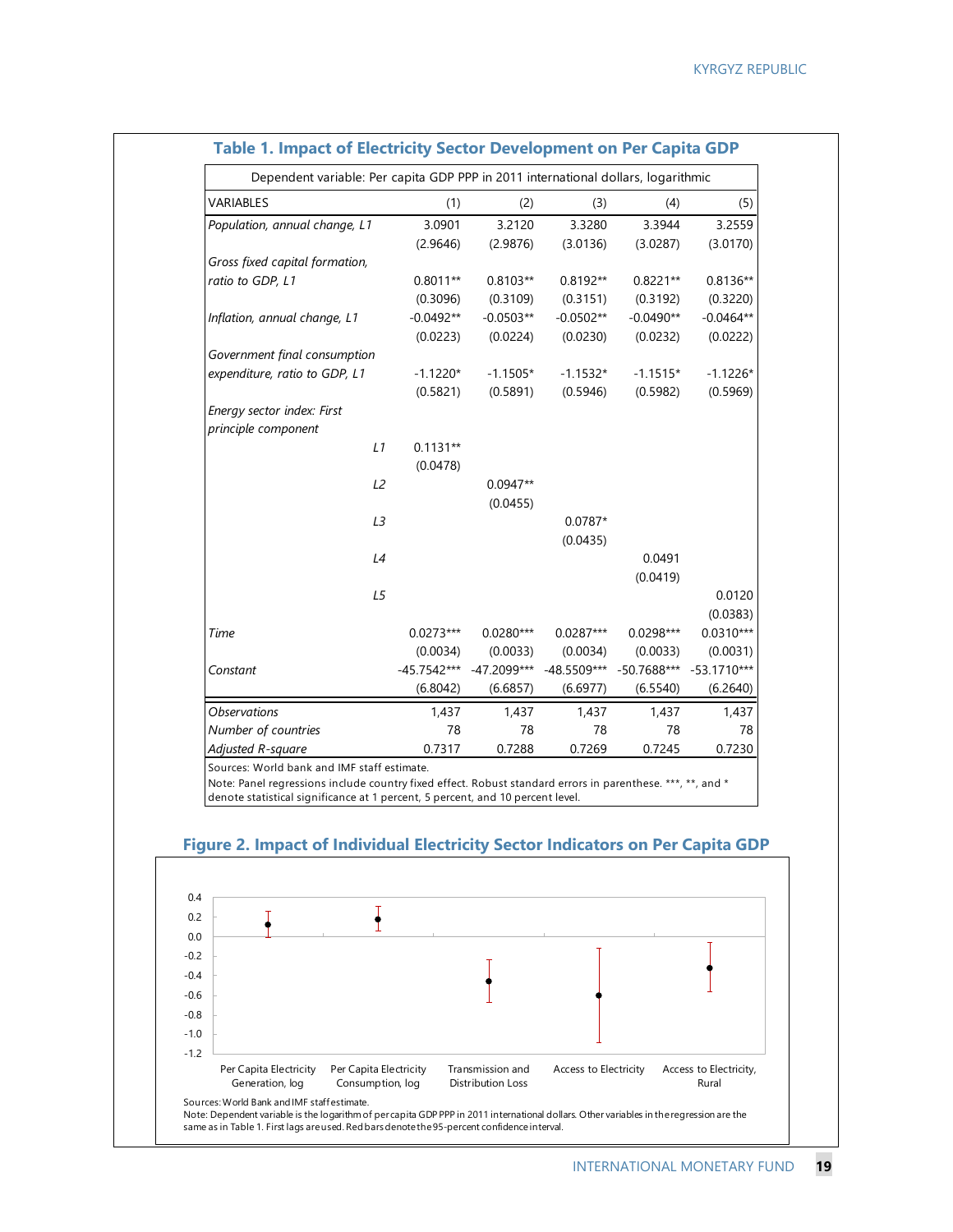assets are ageing and largely under-maintained. Around 45 percent of available capacity is beyond the useful life of 25 years, including the Toktogul hydropower plant (HPP)—the largest one whose generation capacity is about 30 percent of the total Kyrgyz power system—and the Bishkek combined heat and power plant (CHP), both of which play a vital role for winter electricity supply. The transmission and distribution network is also in decay, resulting in high technical losses (17 percent of 2016 total generation, Figure 3 top-right panel).<sup>8</sup> New investment and rehabilitation of existing facilities have been carried out in recent years with donor support, but only gradually given the weak financial situation of the sector. The underspending on maintaining and improving existing capital could accelerate capital decay and lead to higher spending needs for the future.

### **Financial Situation of the Electricity Sector**

### 9. **The electricity sector is in financial distress mainly because of highly subsidized**

**residential tariffs** (Table 2). Over half of electricity users—mostly residential customers with monthly usage below 700 kWh<sup>[9](#page-20-1)</sup>—pay tariffs that are too low to cover the cost of service.<sup>[10](#page-20-2)</sup> For 81 percent of residential consumption, tariffs cover only 40 percent of the cost of service. Though large residential customers and non-residential customers cross-subsidize other users, the domestic segment of the electricity service runs a chronic deficit which amounted to over KGS 2.4 billion in 2017 (0.4 percent of GDP). Other factors contributing to the deficit include technical and commercial losses, i.e. unpaid electricity bills; however, both combined account for only 20 percent of the deficit during 2007–12. In years with favorable weather conditions (such as 2017), revenue from electricity exports helps to narrow the deficit, but this provides only temporary relief. Considering the need for new investment, the gap between current tariffs and those consistent with sustainable sector development would be even greater than shown in the following table.

|                                           |          |                    | <b>Domestic Consumption</b> |                 |          |              | <b>Exports</b> |
|-------------------------------------------|----------|--------------------|-----------------------------|-----------------|----------|--------------|----------------|
|                                           |          | <b>Residential</b> |                             | Pumping         | Other    | <b>Total</b> | <b>Total</b>   |
|                                           | ≤700 kWh |                    | >700 kWh Residential        | <b>Stations</b> |          |              |                |
| Percent of Consumption                    | 52.9%    | 11.9%              | 29.5%                       | 5.4%            | 0.4%     | 100%         |                |
| Tariff (KGS per kWh)                      | 0.77     | 2.16               | 2.24                        | 0.779           | 0.088    | 1.37         | 1.57           |
| Consumption (billion kWh)                 | 5.30     | 1.19               | 2.96                        | 0.539           | 0.039    | 10.0         | 1.2            |
| <b>Revenue (billion KGS)</b>              | 4.08     | 2.58               | 6.63                        | 0.420           | 0.003    | 13.71        | 1.9            |
| Cost of Service (CoS, KGS per kWh)        | 1.75     | 1.75               | 1.55                        | 1.330           | 1.750    | 1.67         |                |
| Consumption (billion kWh)                 | 5.30     | 1.19               | 2.96                        | 0.539           | 0.039    | 10.0         |                |
| <b>Full Cost of Service (billion KGS)</b> | 9.29     | 2.09               | 3.94                        | 0.717           | 0.068    | 16.11        |                |
| Difference between CoS and                |          |                    |                             |                 |          |              |                |
| <b>Revenue (billion KGS)</b>              | $-5.21$  | 0.49               | 2.69                        | $-0.297$        | $-0.064$ | $-2.40$      | 1.9            |
| Memo: Deficit (percent of 2017 GDP)       | $-0.94$  | 0.09               | 0.48                        | $-0.053$        | $-0.012$ | $-0.43$      | 0.34           |

<span id="page-20-0"></span><sup>8</sup> For comparison, the average electricity loss in transmission and distribution is about 5 percent in the United States. See [https://www.eia.gov/tools/faqs/faq.php?id=105&t=3.](https://www.eia.gov/tools/faqs/faq.php?id=105&t=3) 

<span id="page-20-1"></span> $9$  For residents in high altitude and mountainous areas, the low tariff applies to monthly consumption up to 1000 kWh.

<span id="page-20-2"></span> $10$  Cost of service as calculated by the World Bank includes operation and maintenance, as well as debt service costs to finance investment.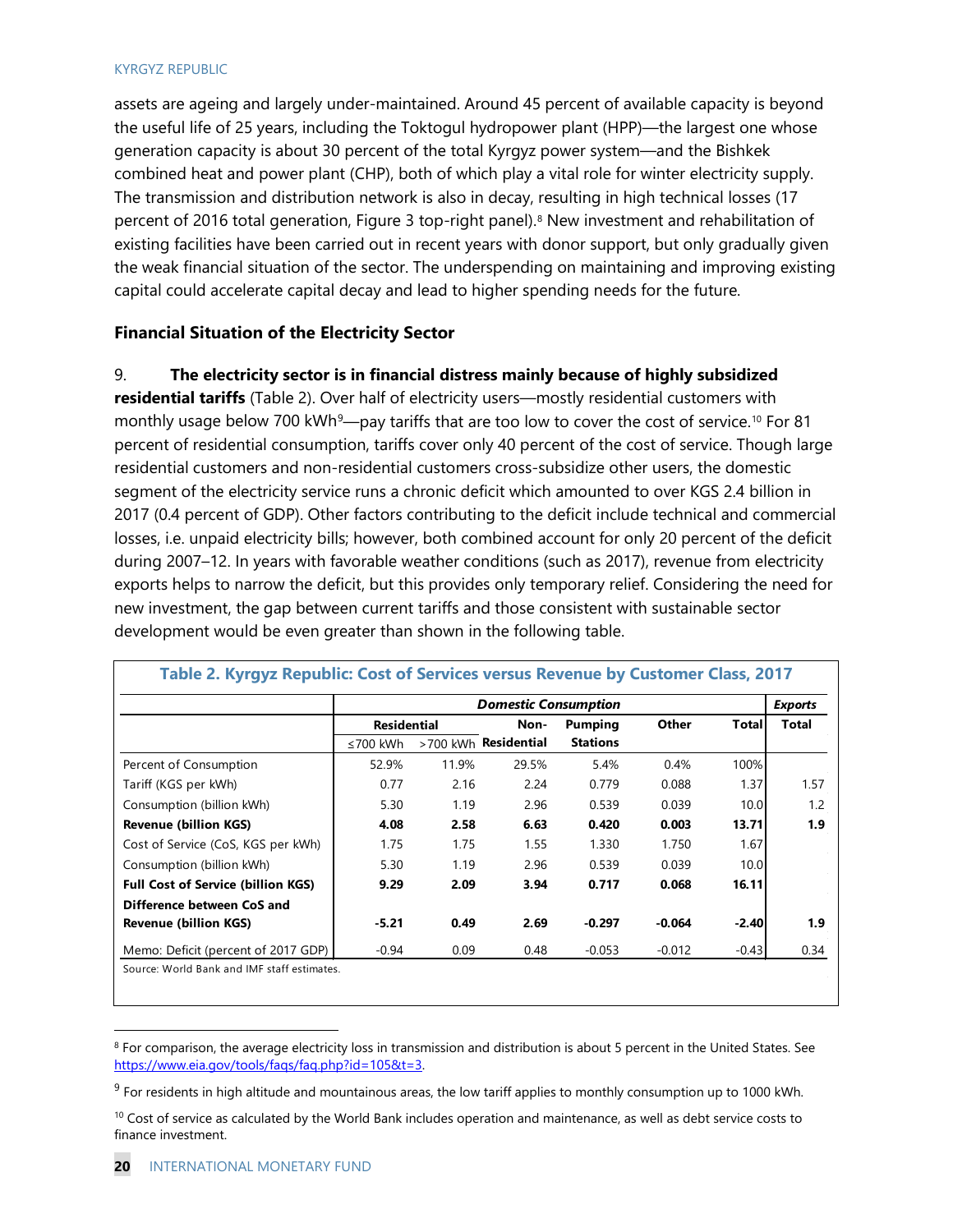10. **As a result, the sector relies on significant budget support, especially for capital spending.** Most capital expenditure in the sector is financed by international financial institutions and is on-lent through the budget (Figure 3 mid-right panel). In 2016, the debt of electricity companies reached almost 20 percent of GDP (32 percent of overall public debt). Loan repayments are projected to pick up and exceed one percent of GDP on average during 2019–23. They will likely be fully assumed by the budget given the sector's financial distress. Fiscal support also extends to district heating and hot water. A recent subsidy review by IMF experts (IMF, 2017) estimated that total subsidy to electricity, district heating, and hot water amounts to 3 percent of GDP.

### **Affordability and Willingness to Pay Higher Tariffs**

11. **As a social policy, energy subsidies are by nature regressive because the benefits are received disproportionately by well-off households** (Figure 3 bottom-left panel). In the Kyrgyz Republic, the consumption pattern as displayed in the 2015 Integrated Household Survey indicates that almost half of the subsidies to electricity, district heating, and hot water go to the 30 percent richest households, while the bottom 30 percent of households receive barely 20 percent of the subsidies.

### 12. **Efforts are needed to foster more public support for higher residential tariffs.**

According to a recent World Bank survey (2017), consumers identify the high electricity prices, the government efforts to stop corruption and stealing, electricity cutoffs, and the quality of service as priority areas for reform (Figure 3 bottom-right panel). One concern with higher tariff is affordability, as per capita income is low (25 percent of the population is poor, with per capita income less than \$2.5 per day in 2015, and another 70 percent vulnerable, with per capita income less than \$10 per day),<sup>[11](#page-21-0)</sup> and the current social safety net offers few instruments for the government to mitigate the impact of a tariff increase on the poor.<sup>[12](#page-21-1)</sup> Another concern is the willingness to pay a higher tariff, as better-off households may resent higher tariffs considering the unstable supply, the repeated cutoffs including during the winter, the problematic quality of services to consumers, and the perceived corruption in the sector.

### **C. A Reform Roadmap**

13. **The authorities have taken commendable steps to reform the electricity sector.** In 2014, they established an independent sector regulatory agency. In 2015, they created a mechanism to settle claims among, and allocate revenue across, sector entities. They also developed a mediumterm tariff policy for 2014–17 with the goal to achieve cost recovery for the sector, and raised electricity tariffs accordingly for non-residential, commercial and industrial users. However, they have kept the residential tariff unchanged since increases in 2014–15. Therefore, overall tariffs remain insufficient to cover the cost of service. The distribution companies recently started installing smart meters, which has reduced commercial losses. This section discusses what remains to

<span id="page-21-0"></span> <sup>11</sup> World Bank, 2018, *Kyrgyz Republic, From Vulnerability to Prosperity, A Systematic Country Diagnostic*, Figure 2.4, page 9.

<span id="page-21-1"></span> $12$  The authorities abolished the only means-tested social benefit in 2017 and replaced it by universal child benefits. Existing social assistance programs largely aim at categories of beneficiaries without explicit income requirement, such as families with children, residents in mountainous areas, etc.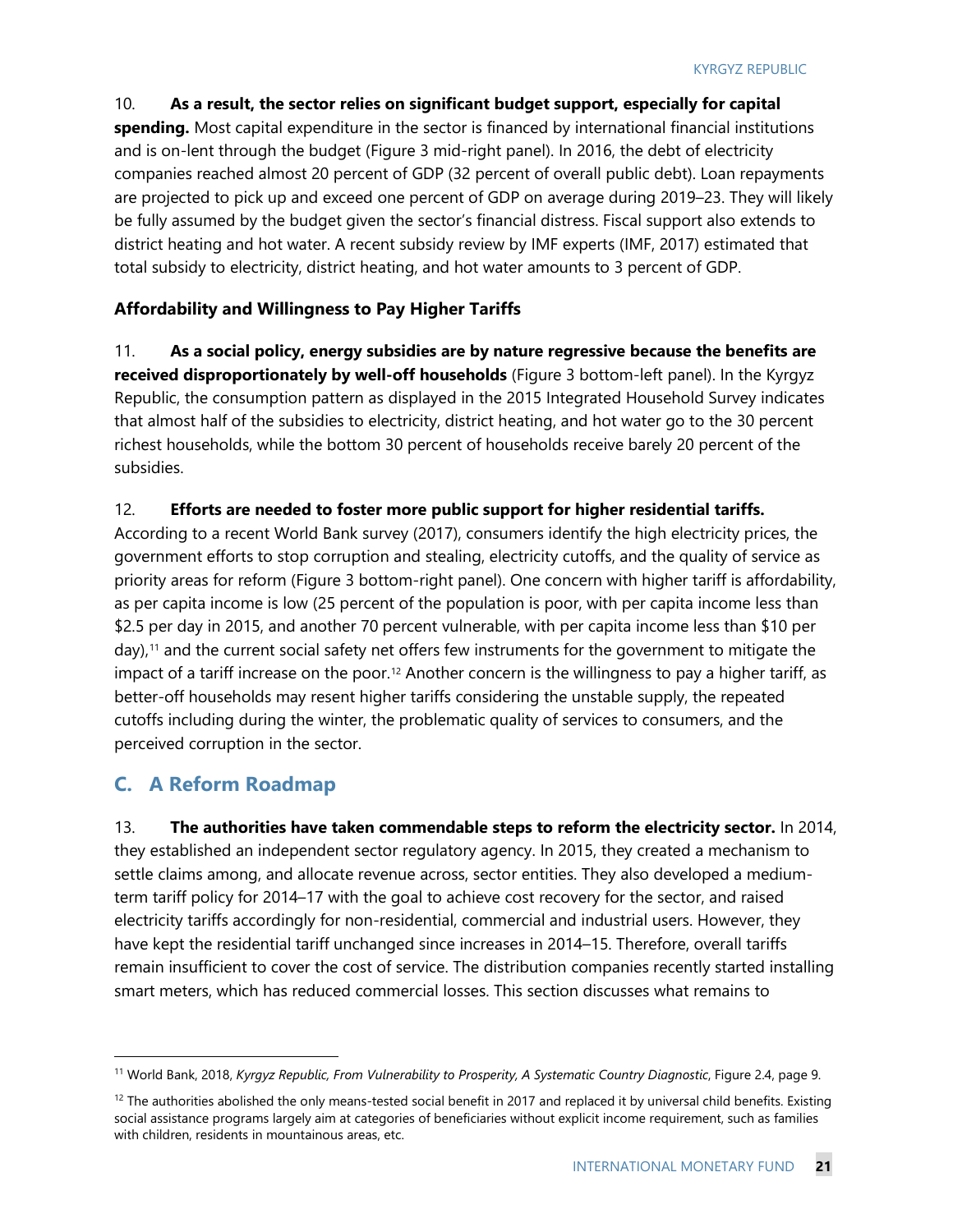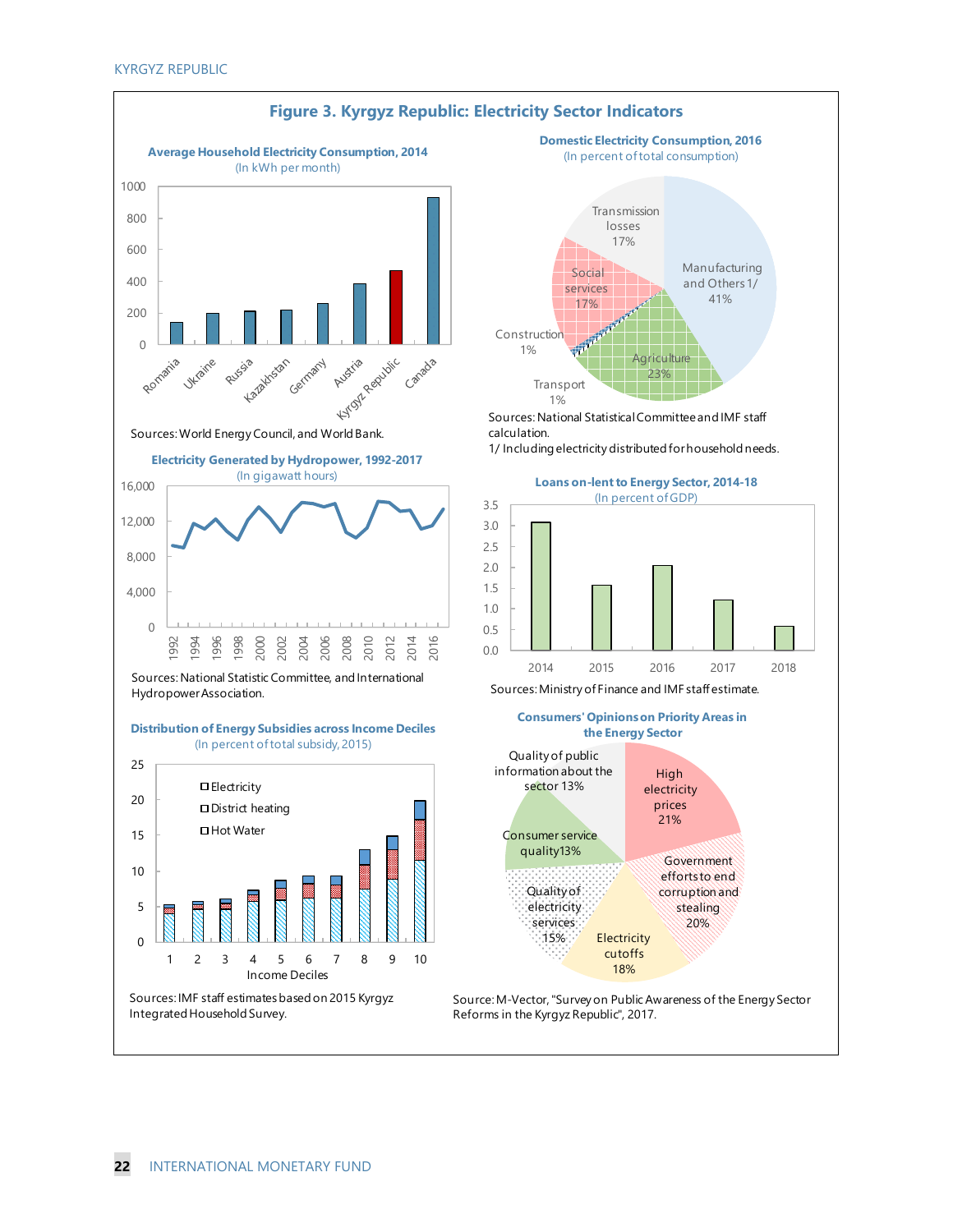be done to reform the electricity sector and finishes with a brief survey of reform experiences in several countries that successfully implemented subsidy and other electricity sector reforms.<sup>[13](#page-23-0)</sup>

### 14. **Given the wide-ranging challenges facing the electricity sector, a holistic reform approach should be considered.**

- On the supply side, it is important to continue cooperating with development partners to rehabilitate existing assets and enhance their productivity. Improving transmission and distribution network could help mitigate the seasonal shortage by reducing technical losses. However, given the sizable investment needs that seem to go beyond the public sector's financial capacity, the authorities should create a friendly business environment including tariffs achieving full cost recovery, i.e. covering all operational expenditures (the costs of operation and maintenance, power purchases, debt obligations, taxes, insurance, …) and capital expenditures (full capital costs including coverage of future investment projects), to attract private investors. In this respect, good governance and policy certainty will be key to generate the confidence that private investors need to commit long-term resources to the energy sector in the Kyrgyz Republic. The authorities should also develop alternative sources of energy than hydroelectricity to diversify the sources of electricity generation and strengthen energy security.
- Equally important is to address the electricity users' concerns and build social support for reforms. This includes improving the energy efficiency of residential and public buildings and upgrading the heating system to mitigate the supply shortage during the winter, enhancing customer service's quality, simplifying the procedures to get access to electricity, and strengthening the social safety net to protect the poor and the vulnerable.

15. **Tariff increases to restore the electricity sector's financial viability should be the corner stone of the electricity sector development strategy.** Counting on higher export revenue to reducing the cash deficit of the sector as in recent years is not sustainable because exports are projected to decline over the medium term. Without tariff increase, rising debt repayment obligations will increase the cash deficit of the sector. Moreover, given that electricity is an important input for all sectors, the current policy of cross-subsidizing the residential sector by nonresidential users and exports could feed into higher costs of Kyrgyz products and undermine the competitiveness of the country. Therefore, to restore the financial viability of the electricity sector, the authorities should elaborate and implement a new medium-term tariff strategy, so that all relevant stakeholders—the electricity companies, electricity users, and the regulator—have a clear vision about what to expect and can adjust their own behaviors accordingly. The following actions are called for:

• *Communicate the challenges faced by the electricity sector and the government's strategy to address them.* The government should explain the sources of the structural losses of the electricity sector, their consequences on the deteriorating quality of the capital stock and the quality of service, and the strategy to eliminate losses that should include both gradual residential tariffs increases and measures to reduce costs and strengthen governance.

<span id="page-23-0"></span> <sup>13</sup> See Benedict Clements and others, *Energy Subsidy Reform Lessons and Implications*, IMF 2013.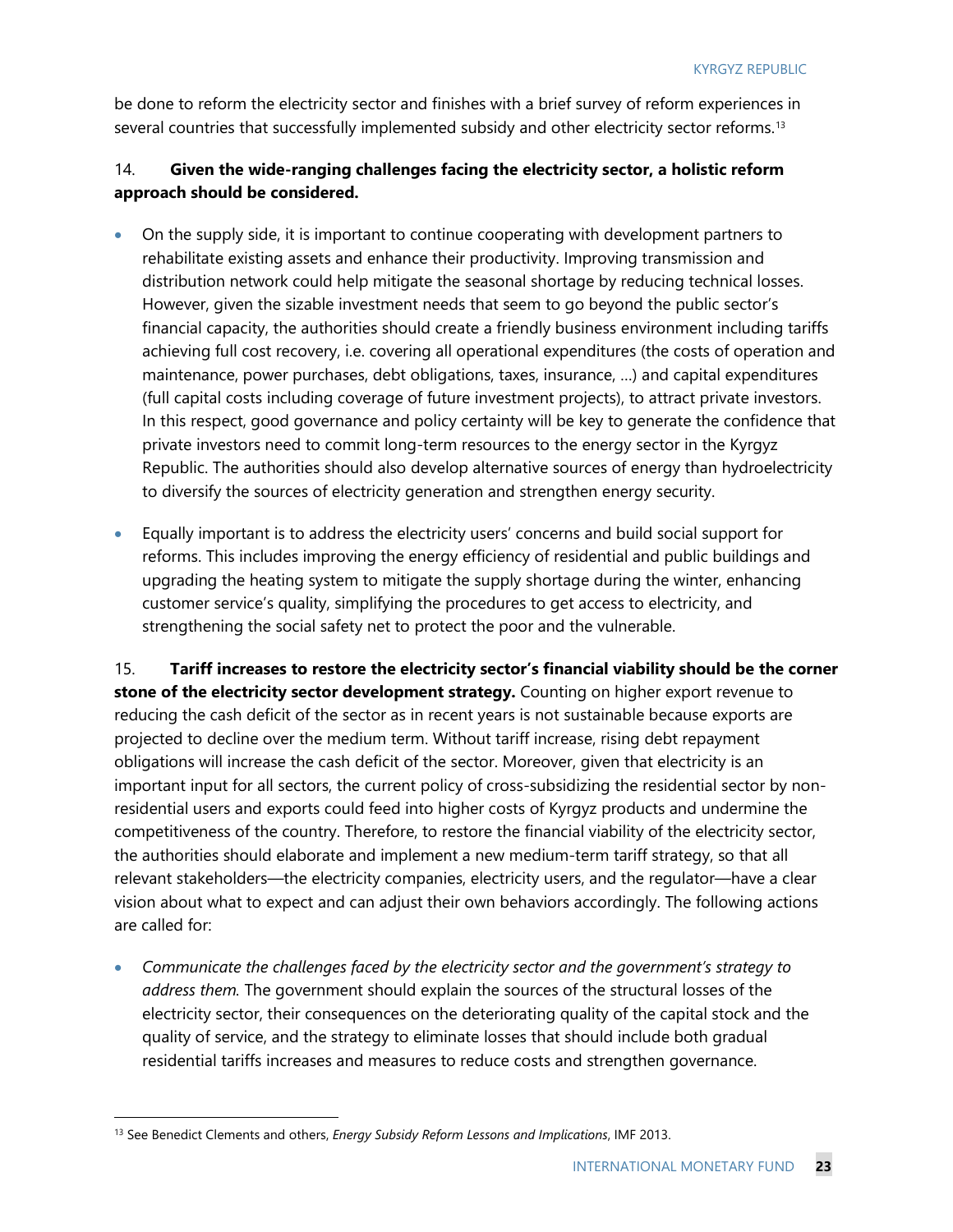- *Disclose the amount of electricity sector subsidies and their distributional impact to the public.* These subsidies include the transfers to the loss-making energy sector companies to finance their investment, which are currently recorded as acquisition of financial assets but should rather be recorded as capital transfers that increase the budget deficit, according to the IMF Government Finance Statistics Manual. Electricity sector subsidies also include the implicit transfers to residential consumers who pay less for electricity than what it costs to produce and distribute it.[14](#page-24-0) The distribution of energy subsidies (Figure 3 bottom-left panel) should be updated with the most recent household survey and communicated to the public.
- *Prepare a package of mitigation measures to protect the poor.* This involves identifying the vulnerable groups and designing compensatory measures to protect them from higher electricity tariffs, such as cash transfers, while taking the available fiscal space into account. The implementation of such targeted transfers should be part of an overall strategy of moving social assistance from category-based (families, veterans) to income-related transfers (IMF, 2017).
- *Gradually increase tariffs to achieve full cost recovery.* This could be done through a combination of lowering the social tariff consumption threshold and increasing residential tariffs.[15](#page-24-1) Planned tariff adjustment should be carefully calibrated according to the sector's financial needs and the households' ability to pay. The implementation should also be gradual and predictable so that households and other users have time to adapt their consumption pattern to the new tariffs.

16. **Despite the political and social sensitivity, many countries have successfully reformed their electricity sector** (Box 1). The reform episodes of these countries share several common features, namely, clear long-term objectives from the onset, ex-ante impact assessment of the impact on the revenue distribution and mitigation measures to compensate the poor, and active consultations with all stakeholders. The successful reforms have also included communication campaigns to ensure transparency and foster public support, and measures to depoliticize tariffsetting, i.e. allocate tariff decision to an independent regulator rather than elected officials to avoid reform reversals. All these international experiences could help shape the Kyrgyz authorities' own reform strategy.

<span id="page-24-0"></span> $14$  According to IMF staff estimates (IMF, 2017), the outstanding loans accumulated by the energy companies amount to 18 percent of GDP as of end-2016, while the implicit subsidies calculated from the price gap is around 3 percent of GDP (including electricity, district heating, and hot water).

<span id="page-24-1"></span><sup>15</sup> The World Bank Report *Analysis of the Kyrgyz Republic's Energy Sector*, May 2017 presents illustrative examples of tariffs increases that achieve cost recovery.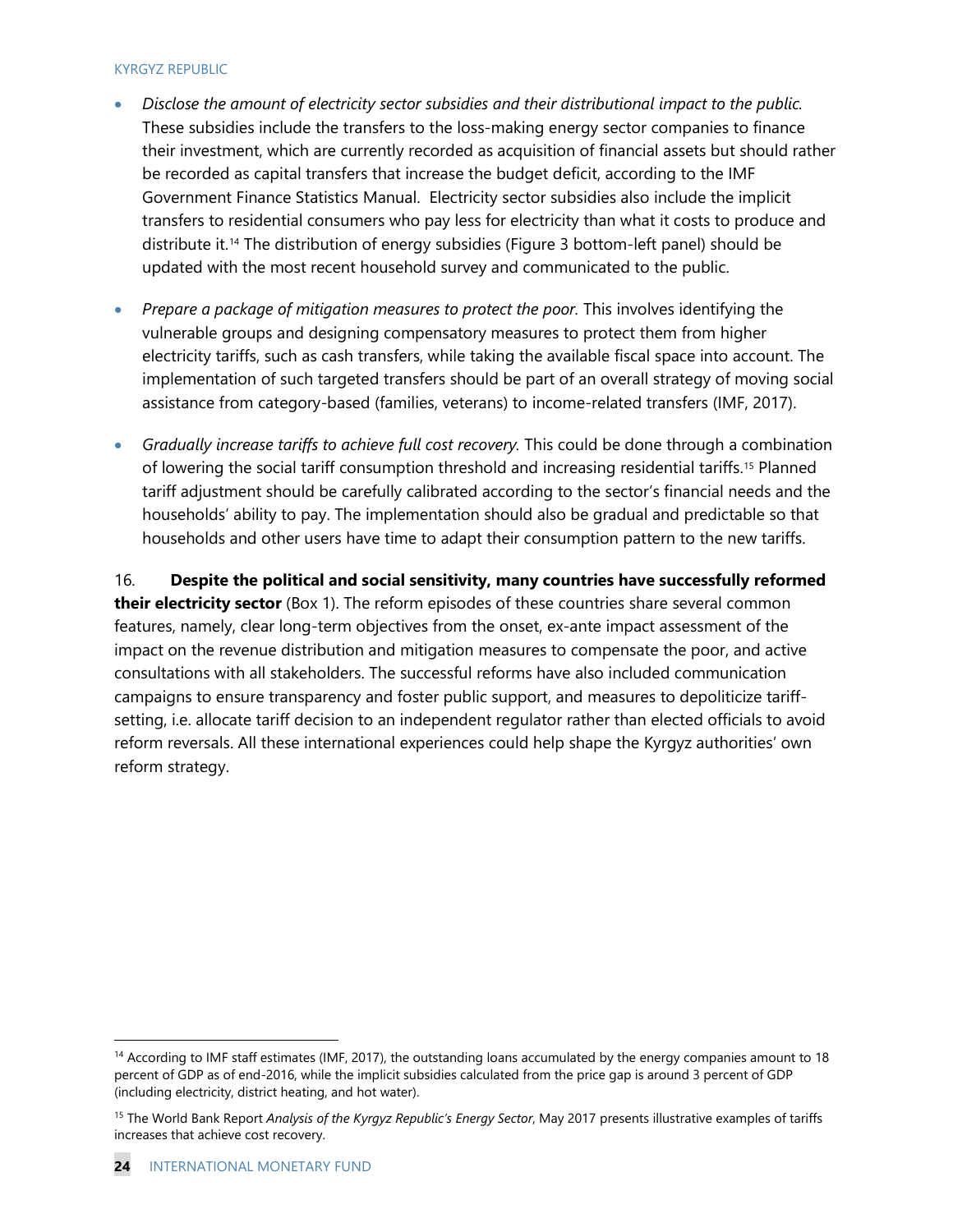#### **Box 1. International Experiences on Reforming Electricity Subsidies**

**Armenia's** electricity sector suffered from large implicit consumer subsidies and low collection rates before the reform, and relied heavily on various forms of public support, such as direct budgetary loans, state guarantees, and arrears to tax authorities. The authorities have implemented comprehensive reforms since the mid-1990s to reform the sector and attract private investment. They deployed meters to improve revenue collection, and gradually implemented the payment of the utility bills through banks and post offices to reduce corruption risks associated with cash payments to the electricity companies. They strictly enforced a policy of cutting power to customers who did not pay their electricity bills. These actions led to a significant increase in the collection rate. Following a communication campaign that emphasized the linkage between paying utility bills and more reliable service, the authorities more than doubled tariffs, including the residential tariffs, over 1995–99 to reach cost-recovery level, signaling to the private sector and the donor community their commitment to reforms. The authorities also abolished the lifeline tariff which was susceptible to misuse, and instead strengthened the targeted social programs to shield the poor from higher tariffs. They set up an independent regulator in 1997, with the legal mandate to ensure that tariffs fully cover medium-term costs, including depreciation, debt service, and other capital costs. The tariff increases in the 1990s effectively eliminated the bulk of subsidies, and the authorities only needed to further increase tariffs in 2009 to reflect the higher price of gas supplied by Russia. Overall, the reforms restored the financial viability of the sector and improved its efficiency thanks to private sector participation.

**Brazil** started an ambitious privatization program of the electricity sector in the 1990s to deal with the legacy problems—large deficit, high external debt, and severe under-investment—of the suppressed electricity tariffs in the previous decade, which the authorities put in place to rein in hyperinflation. Privatization efforts started with the distribution companies as their financial soundness had ripple effects for upper-stream transmission and generation companies. The authorities liberalized tariffs and unbundled them into generation, transmission and distribution segments to enhance the transparency of prices, while they implemented conditional cash transfer programs and targeted low tariff for poor families as mitigation measures. They garnered public support for the reform by enhancing rural access to electricity—they introduced a program to provide free power to rural areas in 2003—and gained political capital by eliminating hyperinflation.

**Kenya** undertook a series of reforms in the electricity sector starting in the mid-1990s to maintain its financial sustainability and attract investment. Starting in 2005, the authorities raised electricity tariffs and achieved cost recovery by 2008. They coupled the tariffs reform to measures improving the technical and administrative efficiency of the state-owned energy companies, expanding access, improving service quality, and establishing a sound regulatory framework. They introduced an automatic pricing formula to link tariffs to long-term marginal costs and other factors such as exchange rate rather than to political influence. The authorities maintained transparency by regularly updating prices on the regulator's website. They adopted several mitigation measures, including a lifeline supply of 50 kWh per month, financial assistance to cover connection fees, and a rural electrification program.

**Philippines** started reforming its electricity sector in the early 2000s. At first, limited capacity of the new regulator and the lengthy process to privatize generation and transmission assets led to a deterioration of the financial conditions of the sector. Yet, the strong political will of the government as well as the urgent need to avert a fiscal crisis made a sizable tariff increase (about 30 percent) possible during 2004–05, which the authorities communicated as an important measure of their fiscal consolidation strategy. The gradual privatization reduced the exposure of the government budget to the energy sector. The authorities succeeded in implementing well-functioning wholesale electricity markets. Overtime, they have succeeded to depoliticize tariffs setting, as the regulator has become more capable, and they have largely eliminated cross-subsidization among consumers, except for a lifeline for poor families and small subsidies for inhabitants in remote and under-developed regions.

**Turkey** has implemented a sequence of reforms in the electricity sector since the 1980s in the context of its transition from a state-dominated to a more market-oriented economy. Initially the authorities mainly aimed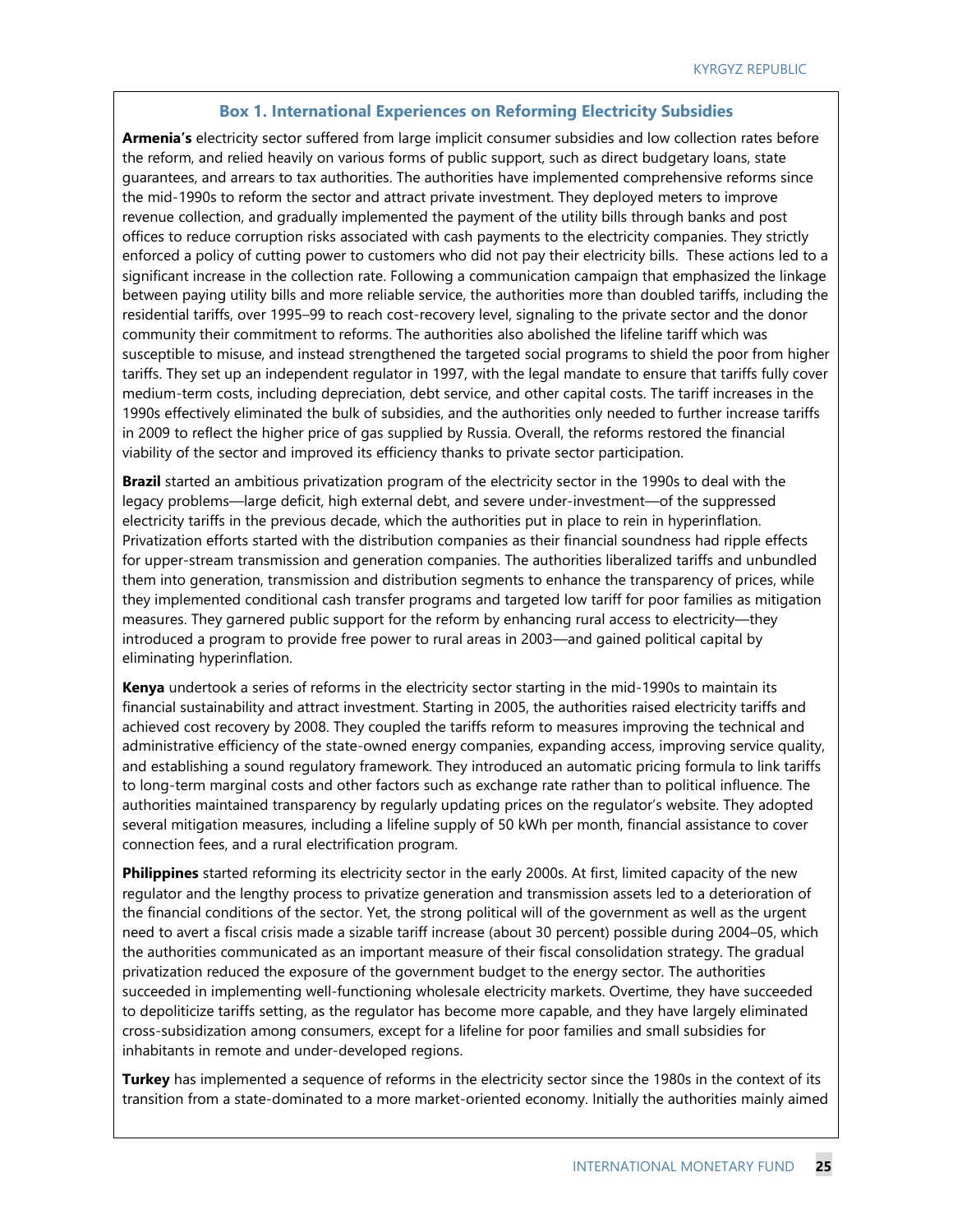#### **Box 1. International Experiences on Reforming Electricity Subsidies (Concluded)**

to implement structural changes, such as unbundling the vertically integrated state-owned energy companies into different business activities, promoting privatization, and introducing a wholesale electricity market. They pushed for tariff reform when it became clear that the low tariffs impeded proper maintenance and investment and generated excess demand. The authorities adopted a cost-based pricing mechanism in early 2008 to allow automatic tariff adjustment to costs and implemented multiple price increases during 2008–09. Economic growth, improving living standards, and a well-functioning social safety net protecting the poor softened resistance to the tariff reform.

**Uganda** managed to push through significant electricity tariff increases in 2012 largely on the back of the government's reform determination and effective communications with all stakeholders. The government convinced the latter that they lacked fiscal space to continue subsidizing electricity (explicit subsidy amounted to 1.1 percent of GDP in 2011), that benefits of such subsidies accrued disproportionately to the rich, and that removing them would be pro-poor. They maintained a lifeline tariff (for monthly consumption below 15 kWh).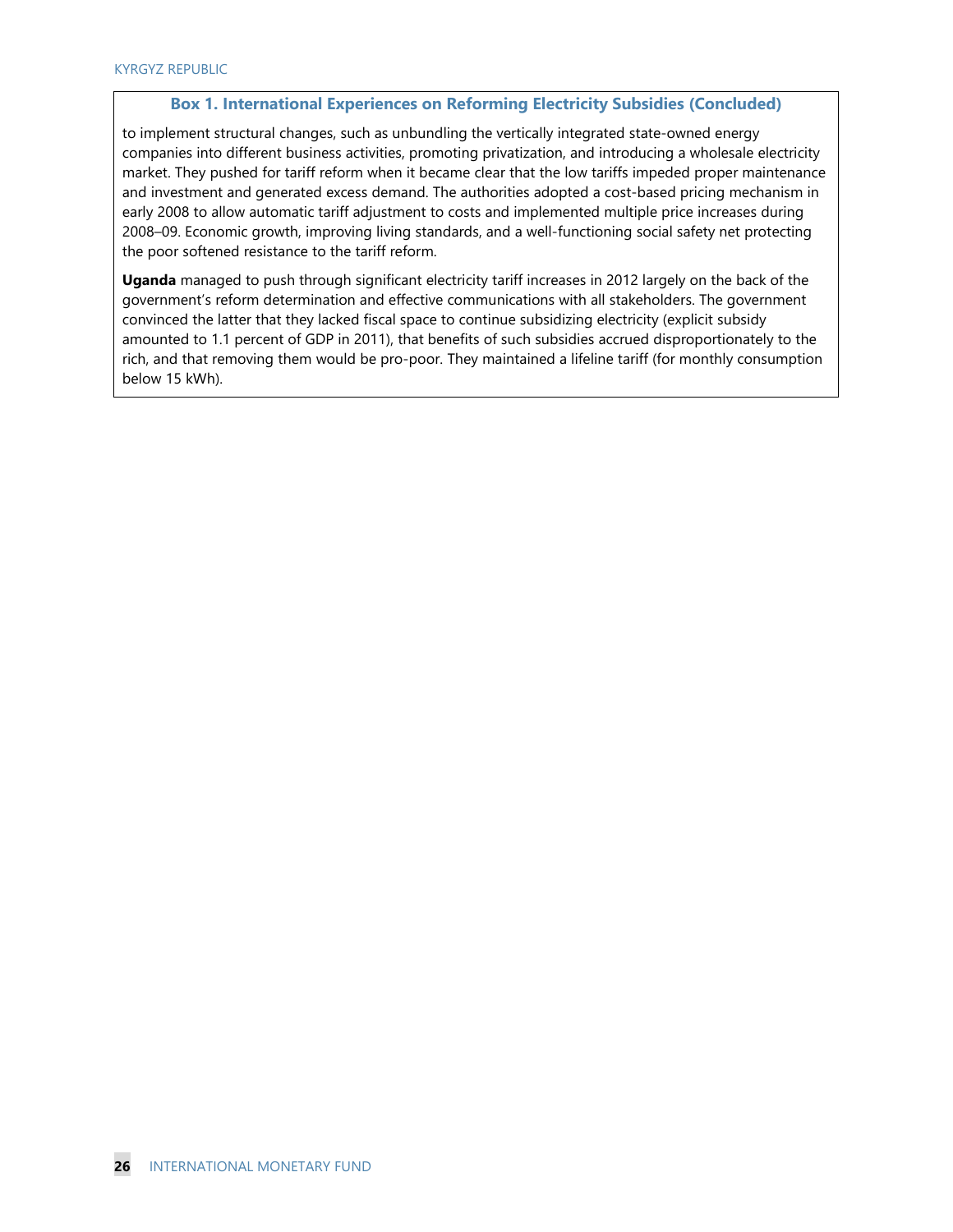### **References**

- Artyom Zozulinsky, *Kyrgyzstan: Power Generation and Transmission*, U.S. Embassy Bishkek, October 2010.
- Benedict Clements and others, *Energy Subsidy Reform Lessons and Implications*, IMF, 2013.
- Farkhod Aminjonov, *Limitations of the Central Asian Energy Security Policy: Priorities and Prospects for Improvement*, Centre for International Governance Innovation Papers No. 103, May 2016.
- IMF, Fiscal Affairs Department, *Kyrgyz Republic: Government Subsidies Review Energy Subsidy and Social Protection*, May 2017.
- International Hydropower Association, *Hydropower Status Report Sector Trend and Insights*, 2018.
- SNC-Lavalin International Inc. *Central Asia-South Asia Electricity Transmission and Trade (CASA-1000) Project Feasibility Study Update*, February 2011.
- USAID, *Analysis of Electricity Distribution and Consumption System in Kyrgyzstan*, 2013.
- World Bank, *Power Sector Policy Note for the Kyrgyz Republic*, April 2014.
- World Bank, *Keeping Warm: Urban Heating Options in the Kyrgyz Republic Summary Report*, March 2015.
- World Bank, *Analysis of the Kyrgyz Republic's Energy Sector*, May 2017.
- World Bank, *Kyrgyz Republic, From Vulnerability to Prosperity, A Systematic Country Diagnostic*, 2018.
- World Bank, *The State of the Kyrgyz Energy Sector*, presentation, Bishkek, December 2018.
- World Energy Council, *Electricity in Central Asia Market and Investment Opportunity Report*, July 2007.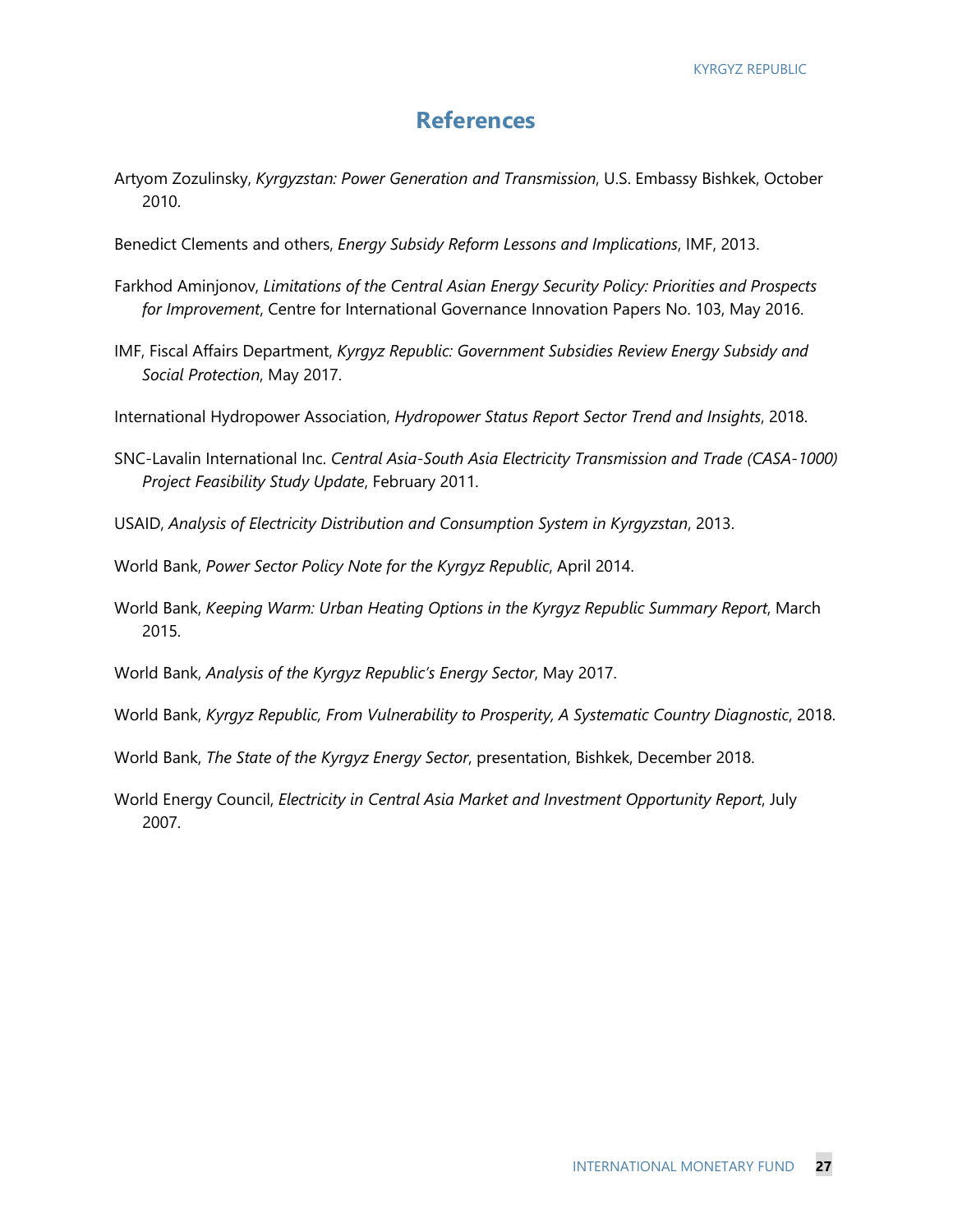### **Appendix I. Construction of Electricity Sector Index**

*The electricity sector composite index used in the cross-country regression analysis is constructed by extracting the common trend of a set of key electricity sector indicators using principle component analysis (PCA). Below is a brief account of the underlying data and their treatment before feeding into the PCA, as well as how the thus constructed index compares with indicators compiled by the Global Competitiveness Report and the Doing Business Report. All the raw data series are retrieved from the World Bank online data platform, the databank.*

[1](#page-28-0). **Data.** The PCA is performed for 81 countries<sup>1</sup> covering 1990–2015. Appendix Table 1 lists the source and treatment of the individual indicators in the PCA. Variables based on firm-level survey have only a few sparsely located non-missing observations over the whole sample period, and therefore the country-specific sample averages instead of original variables are used in PCA, with the purpose to account for cross-country level difference. The time-series dimension of the composite index mainly captures the evolution of electricity generation, consumption, access to electricity, and transmission and distribution losses.<sup>[2](#page-28-1)</sup> All variables are normalized so that their values are between 0 and 1, and that greater values correspond to better performance (for instance, higher value for the normalized transmission and distribution losses means lower losses).

| <b>Database</b>                                  | <b>Indicators</b>                                                                                                                                                                                        | <b>Inclusion in PCA</b>                                                         |
|--------------------------------------------------|----------------------------------------------------------------------------------------------------------------------------------------------------------------------------------------------------------|---------------------------------------------------------------------------------|
| <b>Sustainable</b><br><b>Energy for All</b>      | Total electricity output, access to electricity, rural access to<br>electricity                                                                                                                          | Yes. Electricity output is<br>converted into per capita                         |
|                                                  | Share of electricity produced from renewable resources                                                                                                                                                   | No. Low sample adequacy<br>according to Kaiser-Meyer-<br>Olkin (KMO) measures   |
| World<br><b>Development</b><br><b>Indicators</b> | Per capita electricity consumption, transmission and<br>distribution losses, share of firms experiencing electricity<br>outages, power outages in a typical month, value lost due to<br>electric outages | Yes                                                                             |
|                                                  | CO2 emission from electricity and heat production                                                                                                                                                        | No. Low sample adequacy<br>according to KMO measures                            |
| <b>Doing Business</b>                            | Cost to get electricity                                                                                                                                                                                  | Yes                                                                             |
|                                                  | Price of electricity, number of procedures, and time to get<br>electricity                                                                                                                               | No. Short sample and low<br>sample adequacy according to<br><b>KMO</b> measures |
| <b>Enterprise Survey</b>                         | Percent of firms choosing electricity as biggest obstacle,<br>percent of firms considering electricity as a major constraint                                                                             | Yes.                                                                            |

<span id="page-28-0"></span> <sup>1</sup> In addition to countries shown in Appendix Table 2, the PCA also includes Argentina, Trinidad and Tobago, and Uzbekistan, which are excluded in the panel regression analysis due to missing data on other explanatory variables.

<span id="page-28-1"></span> $2$  Missing observations of these series are replaced with the nearest non-missing values if they appear in the beginning or the end of each individual country series, and with the arithmetic averages if they appear between two non-missing observations.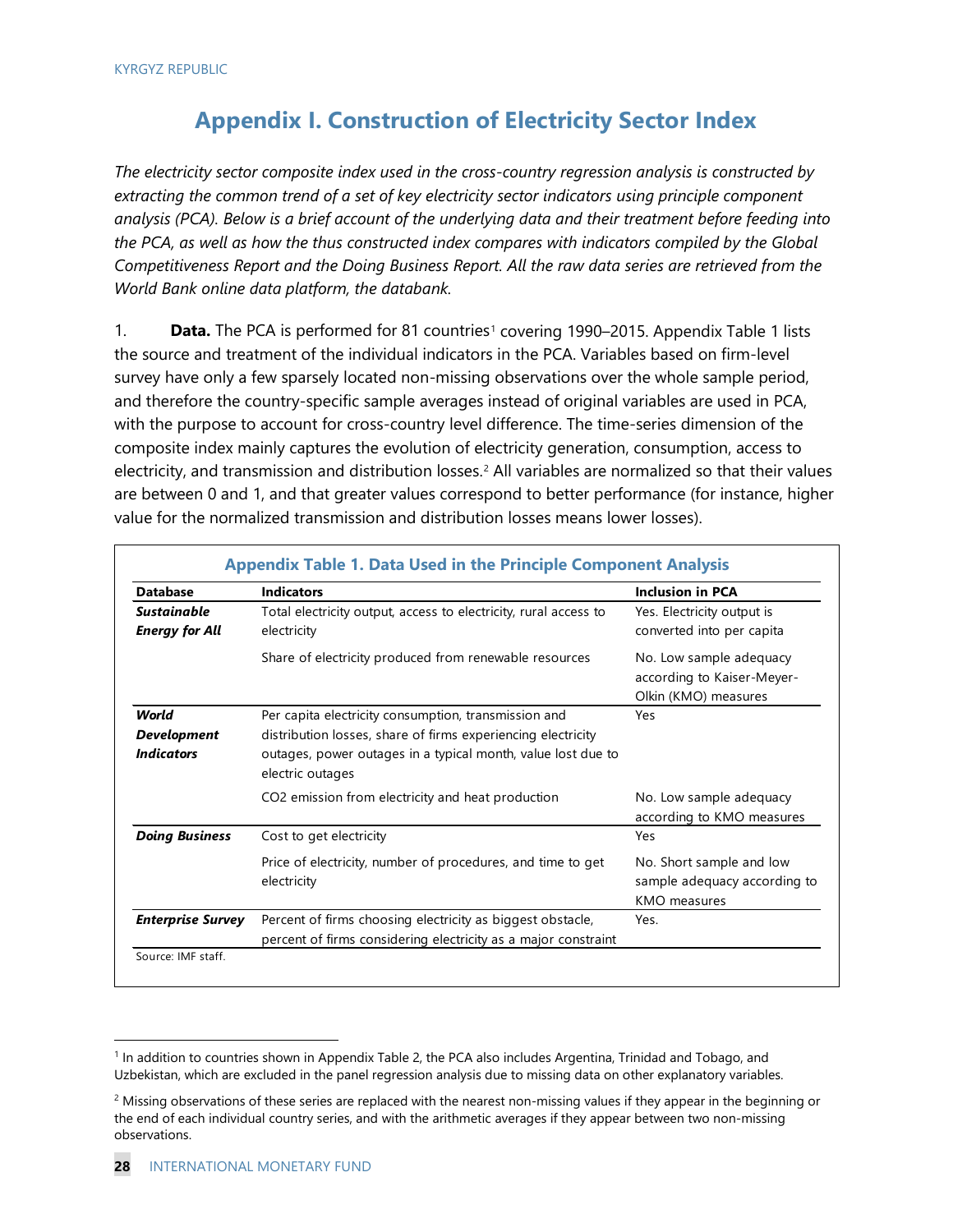2. **Performance of the PCA.** The composite index is calculated as the first principle component which explains over 50 percent of variation of the eleven variables in the PCA. All variables have Kaiser-Meyer-Olkin (KMO) measures above 0.7, and two thirds of the variables have KMO measures above 0.8, suggesting acceptable sample adequacy for using the PCA. As expected, the index positively correlated to each individual variable, with the lowest correlation equal to 0.46 (transmission and distribution losses) and above 0.6 for all other variables. Regarding cross-country differentiation, the index also corroborates relatively well with assessment in the Global Competitiveness Report (GBR) and Doing Business (DB) Report, as can be seen from Appendix Table 2 which presents cross-sectional correlation between the composite index and the GBR/DB indicators for a given year.

|      | <b>Global Competitiveness</b> |                            | <b>Doing Business: Getting Electricity</b> |             |
|------|-------------------------------|----------------------------|--------------------------------------------|-------------|
|      |                               | Quality of Electricity and | $10 - 15$                                  | $16 - 19$   |
|      | electricity                   | telephone                  | methodology                                | methodology |
|      | supply                        | infrastructure             |                                            |             |
| 2007 | 0.72                          | n.a.                       | n.a.                                       | n.a.        |
| 2008 | 0.72                          | n.a.                       | n.a.                                       | n.a.        |
| 2009 | 0.72                          | n.a.                       | 0.32                                       | n.a.        |
| 2010 | 0.75                          | 0.86                       | 0.26                                       | n.a.        |
| 2011 | 0.76                          | 0.87                       | 0.24                                       | n.a.        |
| 2012 | 0.76                          | 0.87                       | 0.22                                       | n.a.        |
| 2013 | 0.79                          | 0.88                       | 0.42                                       | n.a.        |
| 2014 | 0.78                          | 0.88                       | 0.44                                       | 0.67        |
| 2015 | 0.76                          | 0.87                       | n.a.                                       | 0.69        |